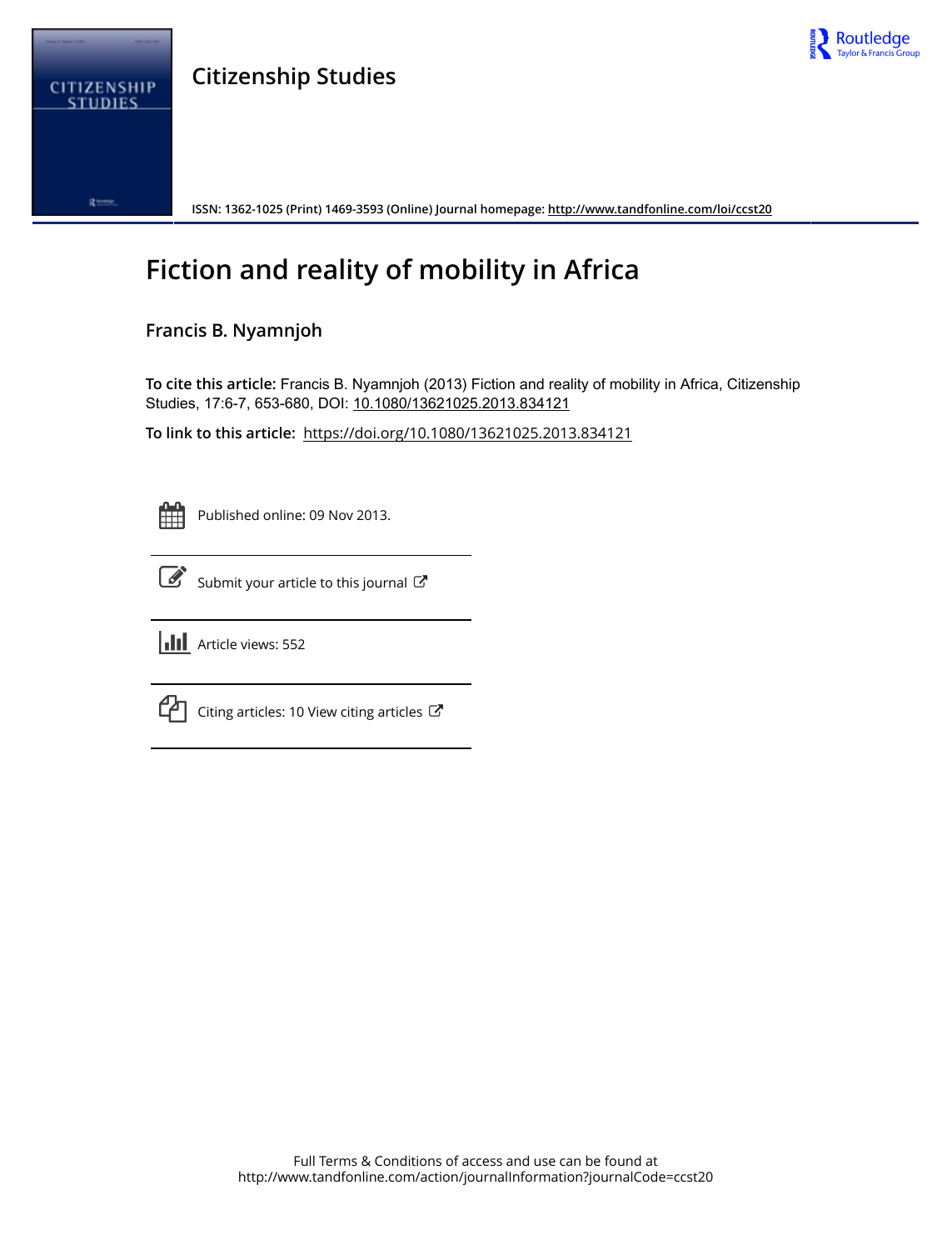

### Fiction and reality of mobility in Africa

Francis B. Nyamnjoh\*

School of African and Gender Studies, Anthropology and Linguistics, University of Cape Town, Cape Town, South Africa

(Received 18 July 2012; final version received 10 October 2012)

This article draws on rich ethnographies and ethnographic fiction depicting mobile Africans and their relationships to the places and people they encounter to argue that mobility is more appropriately studied as an emotional, relational and social phenomenon as reflected in the complexities, contradictions and messiness of the everyday realities of encounters informed by physical and social mobility. The current dominant approach to studying and relating to mobile Africans is problematic. Nationals, citizens and locals in communities targeted by African mobility are instinctively expected to close ranks and fight off the influx of barbarians who do not quite belong and must be 'exorcised' so that 'insiders' do not lose out to this particular breed of 'strangers', 'outsiders' or 'demons', perceived to bode little but inconvenience and savagery. If and when allowed in, emphasis is on the needs, priorities and convenience of their reluctant hosts, who tend to go for the wealthy, the highly professionally skilled, the culturally bleached and Hottentot Venuses of the academy, even at the risk of accusations of capital flight and brain drain. The article demonstrates how to marry ethnography and fiction to study African mobility not only as a 'collection of logical bones and flesh' but also as 'emotional beings'. It calls for conceptual flexibility and ethnographic empirical substantiation, and challenges social scientists to look beyond academic sources for ethnographies and accounts of how a deep, flexible and nuanced understanding of mobility and interconnections in Africa play out in different communities, states and regions of a world permanently on the move.

Keywords: citizenship; mobility; migration; Africa; ethnography; fiction

#### Introduction

The intricacies of mobilities and identities within Africa are largely ignored. Mobile Africans on the continent are, perplexingly, not often considered diasporas in their own right ([Bakewell 2008](#page-24-0), [Zeleza 2011\)](#page-28-0). In exploring African mobility in this article, I draw on writers such as Phaswane Mpe, a South African poet and novelist of this century; Chimamanda Ngozi Adichie, a contemporary Nigerian novelist and short story writer; and Okot p'Bitek, a Uganda poet whose most well-known work was written in the 1960s. I also draw on my own fiction. I argue that the physical and social mobility of Africans is best understood as an emotional, relational and social phenomenon captured in the complexities, contradictions and messiness of their everyday realities. In conventional scholarly writing, even when such dimensions are recognised, the standard expectations of what constitutes a scholarly text do little justice to the multilayered, multivocal and multifocal dimensions of everyday negotiation and navigation of myriad identity margins. Complementing such scholarly texts with fictionalised accounts of the same or similar reality is what this article advocates.

<sup>\*</sup>Email: francis.nyamnjoh@uct.ac.za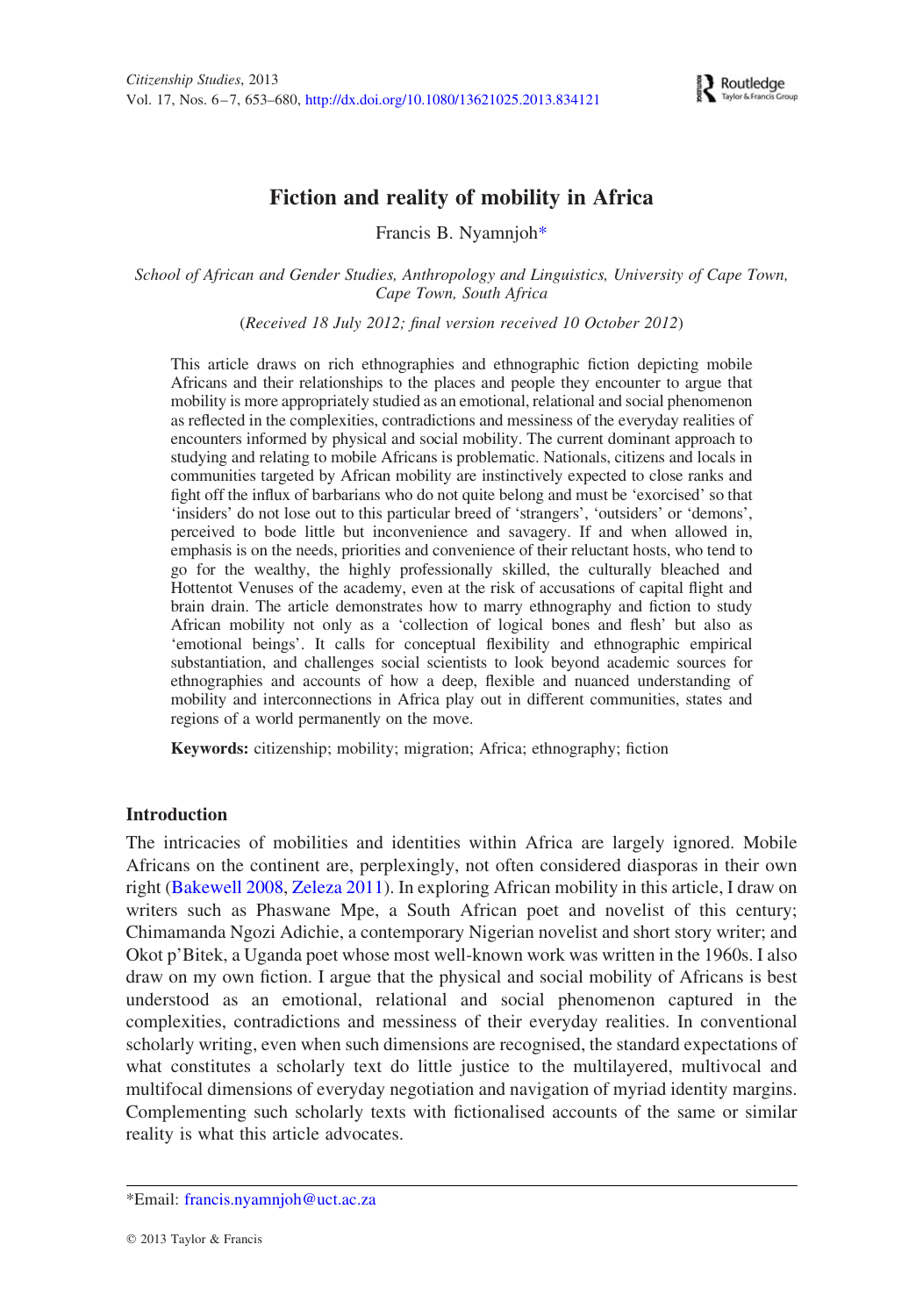I use Intimate Strangers ([Nyamnjoh 2010a\)](#page-27-0), a novel based on an ethnographic study of mobility and relationships among Africans in Botswana, to make a case for connections of insiders and outsiders, not as essences, birthmarks or permanences, but as 'frontier realities' in terms of the accommodating, convivial, composite and cosmopolitan tendencies in most African social formations ([Warnier 1984,](#page-28-1) [Kopytoff 1987](#page-26-0), [Nyamnjoh](#page-27-1) [2002](#page-27-1), [2011\)](#page-27-2). Being an insider or an outsider is always work in progress, is permanently subject to renegotiation and is best understood as relational and situational. Hence, the need to understand the interconnecting global and local hierarchies – be these informed by race, place, class, culture, gender, age or otherwise – that shape connections and disconnections, and produce, reproduce and contest distinctions between insiders and outsiders as political and ideological constructs which defy empirical reality ([Pelckmans](#page-27-3) [2011](#page-27-3)). A historical perspective is paramount in understanding 'the continuities with the past that make contemporary mobilities intelligible' [\(Cresswell 2010, p. 29](#page-25-0)).

If mobility has always been part and parcel of humanity, today, new technologies of communication and transportation allow for more frequent and multidirectional flows of people, ideas and cultural symbols ([Castles 2002\)](#page-24-1). Such acceleration and complexification simultaneously facilitates and impairs the formation of transnational communities, multiple identities and multilayered citizenship, and the blurring of boundaries between different categories of mobility and the mobile [\(Appadurai 2000,](#page-24-2) [Nyamnjoh 2006](#page-27-4), [Comaroff and Comaroff 2009,](#page-25-1) [Geschiere 2009](#page-25-2)). Globalisation is a process not only of accelerated flows but also of accelerated closures ([Appadurai 2000](#page-24-2)), for, as [James](#page-25-3) Ferguson (2006, pp. 38–41) argues, the metaphor of flows ignores the reality of global inequalities, marginalisation and disconnection, and the fact of an uneven playing field that make the process more one of global hopping than global flows.

The more borders appear threatened by or reinforced against the accelerated mobility of people with 'nostalgia for the future' [\(Piot 2010\)](#page-27-5), the more people crave for and invest in rootedness and nostalgia for an imagined past ([Geschiere 2009](#page-25-2)). Thus, we may be more nimble-footed today than ever before, while also being drawn to fixities. Obsessions with purity, authenticity, primary and often parochial identities coexist with notions of nation state and its logic of large-scale, exclusive communities. In Africa as much as elsewhere, people are busy rediscovering cultural identities as heritage and as commodity, in an 'identity economy' where, as [Jean and John Comaroff \(2009\)](#page-25-1) argue, the sale of culture is rapidly replacing the sale of labour, and in certain cases, the very survival of particular groups depends on self-parody and self-devaluation as cultural spectacles to fee-paying strangers on 'cannibal tours'.<sup>[1](#page-23-0)</sup> Such an economy is proving profitable to longmarginalised, impoverished populations, who increasingly realise that they can 'turn the means of their exclusion into sources of profit without alienation, estrangement, or a loss of "true" selfhood' [\(Comaroff and Comaroff 2009, p. 52\)](#page-25-1). This 'traffic in difference' or in 'culture-as-commodity' is 'driven by a burgeoning desire at once to endorse difference and to transcend it' ([Comaroff and Comaroff 2009, p. 148\)](#page-25-1). It combines with political and social policing of borders to simultaneously endorse and contest dominant ideas of globalisation as a process that encourages flexible mobilitity and open-ended cosmopolitan identities [\(Geschiere 2009](#page-25-2)).

Mobility of humans, ideas and things entails encounters and the production or reproduction of similarities and difference, as those who move or are moved always tend to position themselves or be positioned (hierarchically) in relation to those they meet and to one another. While every cultural community is mobile within itself, technologies make possible movement between places and cultural spaces. Thanks to technologies of mobility, cultural encounters informed by 'interconnecting local and global hierarchies' are possible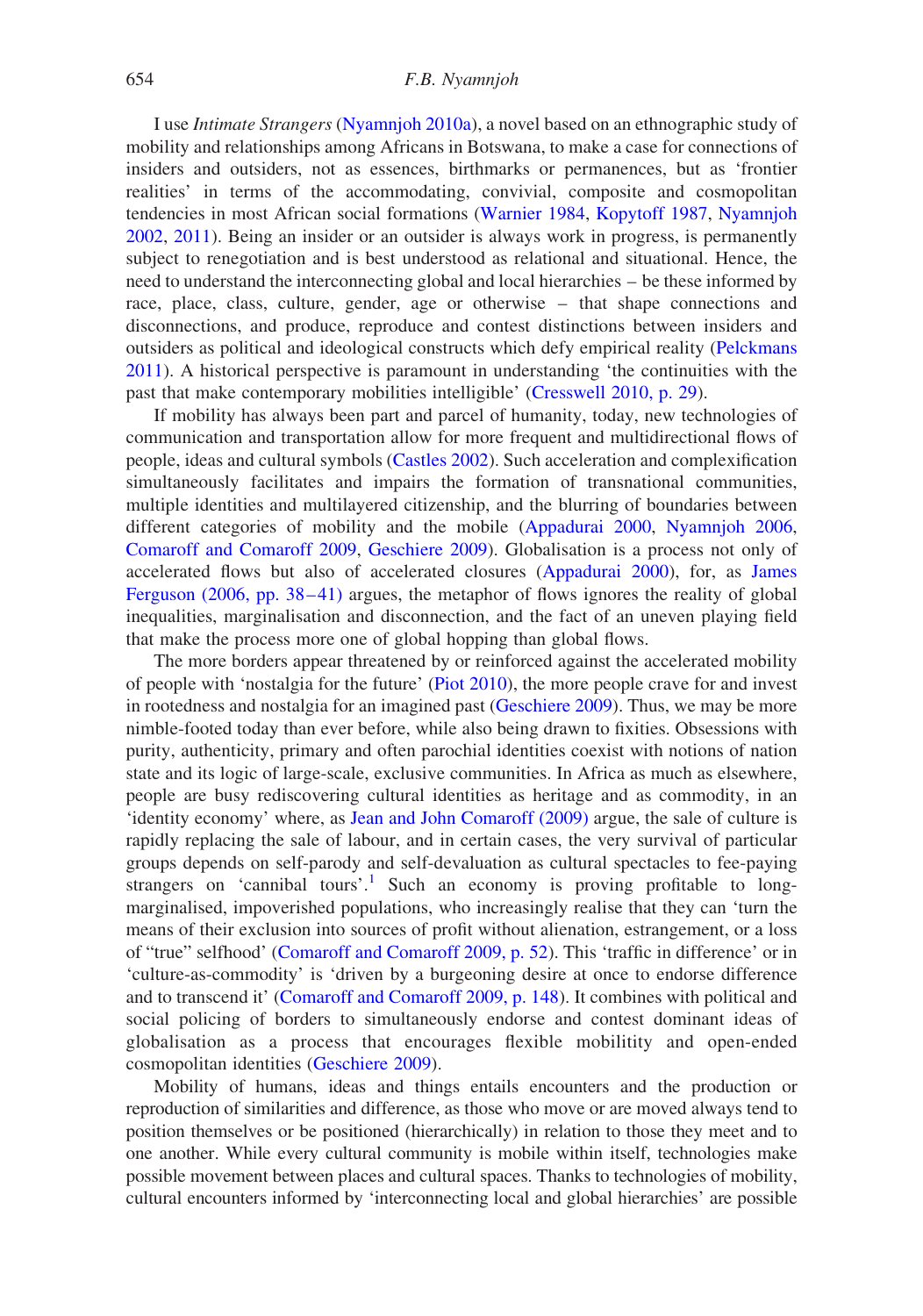([Gupta and Ferguson 1992](#page-26-1), [1997a](#page-26-2)), and have been so throughout the histories of local and global encounters.<sup>2</sup> It is also thanks to such technologies of mobility that anthropology as a discipline is possible. Even armchair anthropologists depended and still depend on accounts harnessed by some kind of mobility (diaries and travel accounts by missionaries, traders, adventurers, colonial officers, etc.) to make possible their representations of others and their local and global connections and disconnections. In many ways, anthropology could be seen as the discipline for the study of privileged and underprivileged mobility, as evidenced by documentary films such as José Padilha's 'Secrets of the Tribe'.<sup>3</sup>

#### Mobility and the study of underprivileged mobilities

Who gets to move, or whose mobility is privileged, shall determine whose version of what encounter is documented, how it is documented, and the extent of its visibility in the marketplace of ideas. As [John Urry \(2007, p. 9\)](#page-28-2) puts it, 'Moving between places physically or virtually can be a source of status and power, an expression of the rights to movement either temporarily or permanently. And where movement is coerced it may generate social deprivation and exclusion'. The very idea of going for 'fieldwork trips', central to disciplines such as anthropology, social geography and agricultural sciences for example, entails the mobile researcher, even if only to study 'others' assumed, a priori, to be 'immobilised' by frozen traditions and customs, and confined to particular places and spaces. Privileged as our mobility as researchers is over and above the mobility of those we study, we run the risk of arrogating to ourselves the status of omniscient mediators of identities, encounters and practices, and the prerogative of freezing the subjects and objects of our study outside the local and global historical contexts that give them meaning and relevance [\(Gupta and](#page-26-1) [Ferguson 1992,](#page-26-1) [1997a,b](#page-26-2)). We might also underplay the power dynamics that favour us and our perspectives on or interpretations of our encounters with immobilised or frozen subjects. The popular emphasis in many an anthropological circle on the 'ethnographic present' for example could result in inadequate attention to [Tylor's \(1871\)](#page-28-3) insistence that cultures or aspects thereof must be studied in historical perspective to rightly attribute cause and effect and avoid easy associations and untenable correlations. Without a historical perspective, it might be impossible to fathom the full extent to which the very ethnographic encounters of the present are productive of cultures and cultural identities [\(Hobsbawm and Ranger 1983](#page-26-3)). Representations end up engendering their own habitus, and as homo academicus, we often are far more powerful than we imagine, in the production and reproduction of social reality in our quest for cultural capital and prestige [\(Bourdieu 1996](#page-24-3), [2004\)](#page-24-4).

If, as researchers, our (mis)representations are endorsed by our peers or by other instances of legitimation, a new reality is born and baptised, at least in our disciplinary or scholarly 'tribe'. In anthropology, this is well illustrated by debates on the relative importance of 'nature' and 'nurture', or 'biology' and 'culture' in shaping human behaviour, best epitomised by the controversies between Margaret Mead and Derek Freeman on Samoans,<sup>4</sup> and between Napoleon Chagnon and Kenneth Good on Yanomami.<sup>[5](#page-23-4)</sup> At privileged marketplaces of ideas, we (mis)represent people, places and spaces not so much by presenting how they define and relate to themselves but with what we successfully sell as their identities or realities. Sometimes a people, place or space benefits from different perspectives or personalities – those of Margaret Mead and Derek Freeman for example. Contestations among perspectives demonstrate the complexities confronting researchers trying to understand and explain the messiness of identities and everyday lives. People, places and spaces have an existence and accounts for the Who, What, Where, When, How and Why of that existence are possible, with or without an interpreter, intermediary or interlocutor from or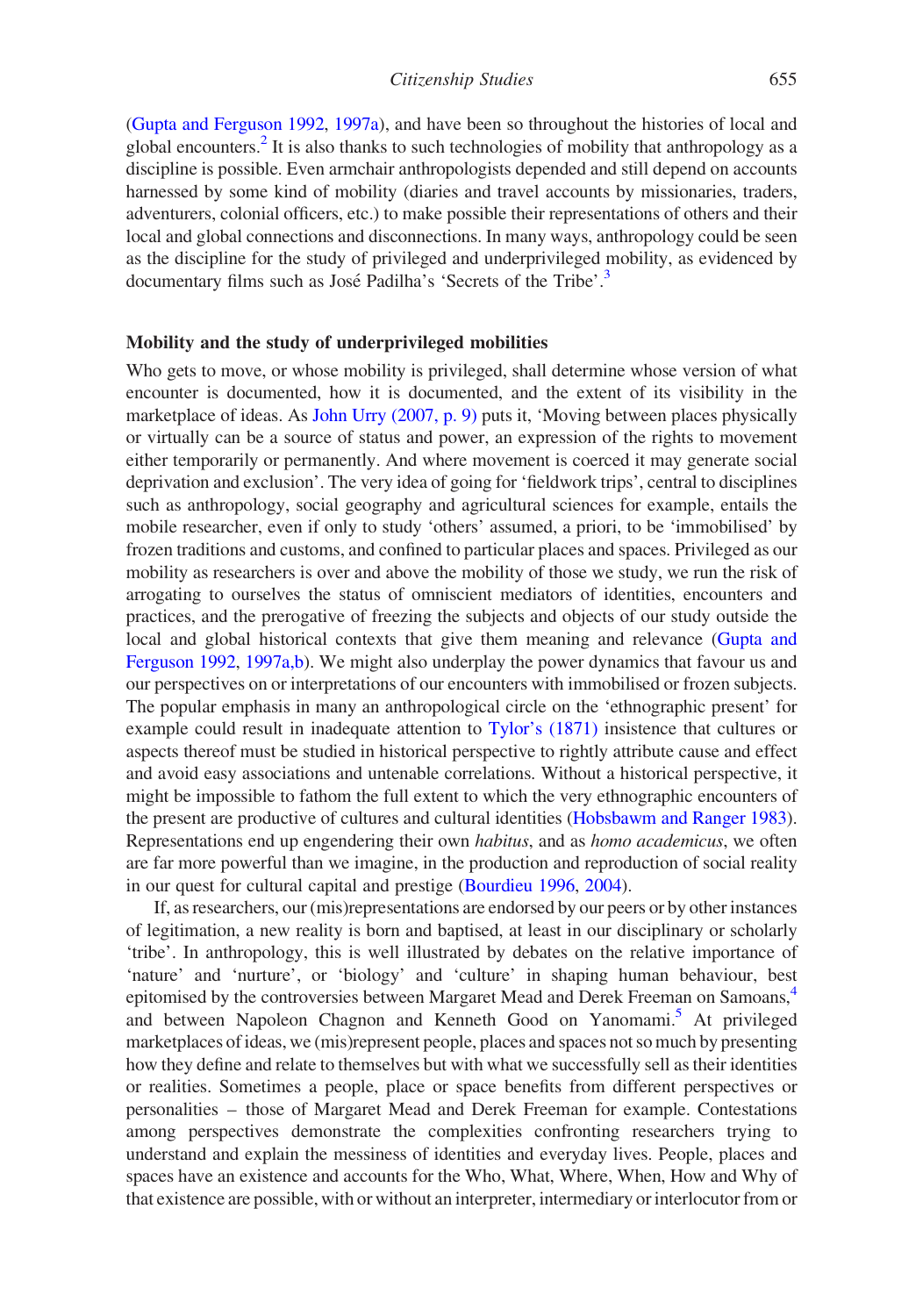for the outside world. It is in this regard that we appreciate the rise and growing importance of scholarship critical of simplistic dichotomies and 'radical alterity' in general ([Keesing](#page-26-4) [1994, p. 301](#page-26-4)) and concerning African mobilities and identities in particular [\(Mafeje 1998](#page-26-5), [Adesina 2008,](#page-24-5) [Sharp 2008a\)](#page-27-6). It is also reason for seeking to complement scholarly ways of knowing with more popular and other systems of knowledge ([Nyamnjoh 2012a,](#page-27-7)b).

Anthropology has come a long way from its image as a marred discipline, marred by an excessive fixation with the mobility of the West, which underplayed and invisibilised the mobility, and facilitation of the immobilisation, of the rest. Assumptions of the immobility of the cultures and peoples early anthropologists studied meant that even when such studies were of mobility, the questions were often asked in ways that took existing borders and boundaries of purported cultural identities in the culture of the anthropologist for granted, and presented mobilities of the culture being researched as pathologies or undesired flows deserving urgent containment. For decades, scholars from within Africa and other previously colonised territories have radically challenged the authority and authenticity of the social and historical imaginings of their peoples, locations and experiences from insensitive perspectives informed by an 'epistemology of alterity' ([Mafeje 1998,](#page-26-5) [Depelchin 2005](#page-25-4), [Adesina 2008](#page-24-5)). With the transformation of the discipline of anthropology as a result of flexible mobility and globalisation, it is hard to reason with or justify radical notions of difference in the same way that was possible in the past. The norm today is to problematise rather than take as given the ethnographic presents of people, places and spaces, by considering them within the interconnecting local and global hierarchies that produce, configure and govern identities ([Gupta and Ferguson 1992](#page-26-1), [1997a,b](#page-26-2), [MacGaffey 1995](#page-26-6), [Pelckmans 2011\)](#page-27-3).

This transformation of anthropology is all the more glaring as, unlike in the past when anthropologists were preponderantly western in origin/ancestry, training and/or identification, westerners no longer enjoy the monopoly of mobility and of interpretation, and classification of the world (domesticating or taming the wild in the manner of a hunter and his dog, with spears, guns and dog pee, so to say). The gaze of the western scholar is hardly as omnipresent, omniscient and omnipotent as it used to be. So-called 'native scholars', with various degrees of mobility of their own, now have an opportunity to challenge the prejudices of western scholars with prejudices of their own ([Gupta and](#page-26-7) [Ferguson 1997b](#page-26-7), [Ribeiro and Escobar 2006,](#page-27-8) [Collins and Gallinat 2010,](#page-25-5) [Hannerz 2010](#page-26-8), [MacClancy and Fuentes 2011](#page-26-9)). Together with their western counterparts, 'native' African scholars are conversing on the importance of 'objective' or 'inter-subjective' accounts of mobility and of encounters with 'imagined' or socially constructed difference, without assuming, a priori, that such objectivity necessarily resides with an outsider with etic pretensions [\(Ntarangwi](#page-27-9) et al. 2006, [Devisch and Nyamnjoh 2011,](#page-25-6) [Nyamnjoh 2012a\)](#page-27-7).

It is much clearer today, thanks to the birth and rise of 'native' or 'alternative' scholarship critical of conventional narratives of encounters, that the opposition between 'outsider' and 'insider' is hardly of relevance, and that the challenge is how to provide for both in our quest for complex and nuanced understandings of identities complicated by flexible mobility. In a flexible and interconnected world, we need not leave London, Amsterdam, Paris or New York to study ethnic identities and cultural difference [\(Gupta and](#page-26-1) [Ferguson 1992](#page-26-1), [1997a,b\)](#page-26-2). It is not unthinkable that one might find far more on African material cultures in these metropolitan locations than in an African city or village. Dutch social scientists such as Rijk van Dijk, Birgit Meyer and Ineke van Kessel, who have studied Ghanaians in the Netherlands, could well opt never to visit Ghana and still have something pertinent to say about Ghanaian identities. Rendering visible the myriad mobilities of a world in motion results in truly interconnected, entangled or even mangled worlds of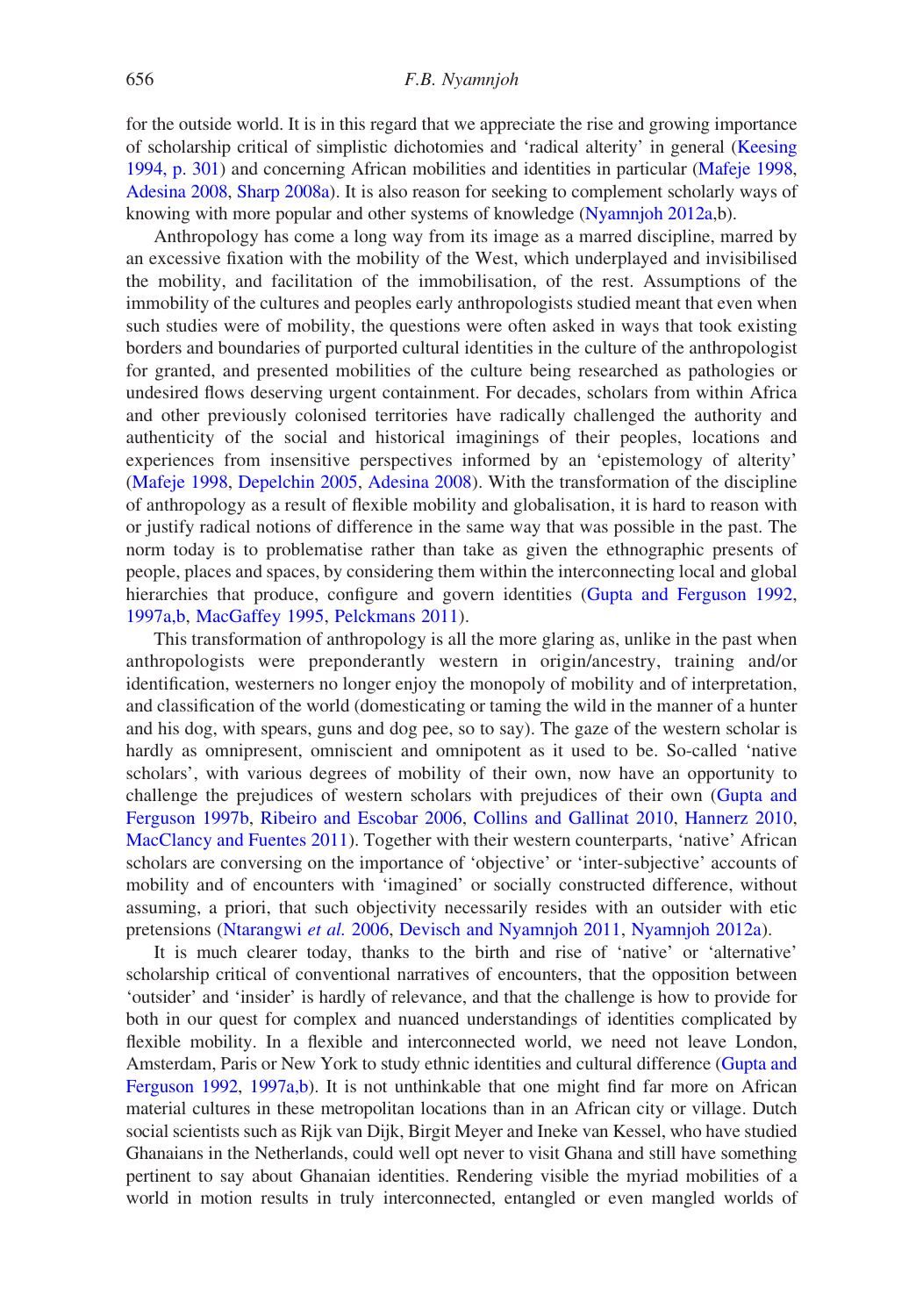identities, just as each and every one of us who inhabits the world is interconnected, entangled or even mangled. If we liken mobile Africans to containers, they are containers filled up not with purities but with entangled or mangled intricacies, in the sense of the myriad identity margins they negotiate and navigate in the course of their mobilities. And these impunities sum up to their individual or collective *habitus*, from which they draw their cultural and social capital to authenticate themselves relationally. The same could be said of any other people or any region of a world where it is no longer unproblematic to assume that particular places and spaces belong to particular races, people and cultures ([Gupta and](#page-26-1) [Ferguson 1992](#page-26-1), [1997a](#page-26-2)). Such a world calls for subtle, contextualised and nuanced understanding of how people, places and spaces relate and interrelate. The approach should be as curious about what is *apparently* familiar as it is about the *obviously* strange.

The mobility of cultures does not immediately translate into *mutual* cultural influence or cultural integration as such influence is often dependent on power relations that characterise each encounter of people and cultures, and that shape whose perceptions, however problematic and contested, shall carry the day. It does not help that as researchers and scholars, we, wittingly or not, are itinerant evangelists or salespersons for certain forms of rationality even when we preach cultural relativism. Thus, in what way is participant observation, that privileges slash-and-burn or sporadic encounters with those we study, that different from armchair anthropology which held that savages were best studied from a distance? Since the publication of Bronislaw Malinowski's personal diaries in 1967 revealing his prejudices and assumptions of superiority over the Trobriand Islanders (Malinowska 1989  $[1967]$ ),<sup>6</sup> we can ill afford to uncritically endorse claims of participant observation as evidence of scientific rigour or compassion. Margaret Mead, in her fieldwork among Samoans, could stand the mosquitoes and the humidity, but could not stand sharing a room with the natives, and she eventually gave up pretending to be like them, preferring to do as much as she could to be comfortable on her own terms.<sup>[7](#page-23-6)</sup> It is not enough to argue in favour of place and space for all cultures, without making a considered effort to go native in a real way – like Tom Harrison 'The Barefoot Anthropologist',  $\frac{8}{3}$  without his excesses – to understand the thrills and challenges of cultural emersion and living the life of another in a context of skewed power relations. What does it mean, for example, to live without the technologies of comfort an academic takes for granted, such as processed and pre-packaged foods, running water, indoor toilets, electricity, transport, cell phones, mastery of the dominant languages of global communication, individual privacy and an abstract sense of human rights and freedoms. The test of the cultural pudding being in the practical eating, how can we overly emphasise our rhetoric of respect for other cultures when we know very little what it takes to live those cultures in an interconnected world of hierarchies, and, at the same time, are not readily open to complementing our outsider accounts with the insider representations of those who live the cultures? The reality, however, is that cultures with the power to enforce ambitions of dominance define not only themselves but also the less empowered cultures which they encounter and with which they interact. Thus, participant observation however profoundly engaging could always be complemented with especially insider accounts to ensure the multivocality and multiplicity of perspectives that come with the recognition and provision for knowledge-making as a process of co-production and co-implication ([Nyamnjoh 2012a,](#page-27-7)b).

Problematic assumptions such as cultural relativism have come under increasing scrutiny with the accelerated mobility of the inhabitants of the now independent states that used to be colonies. Not only is there accelerated mobility among those previously labelled 'immobile', but there also is accelerated mobility among them, and between them and what used to be known as the metropolis. And just as the social and cultural values,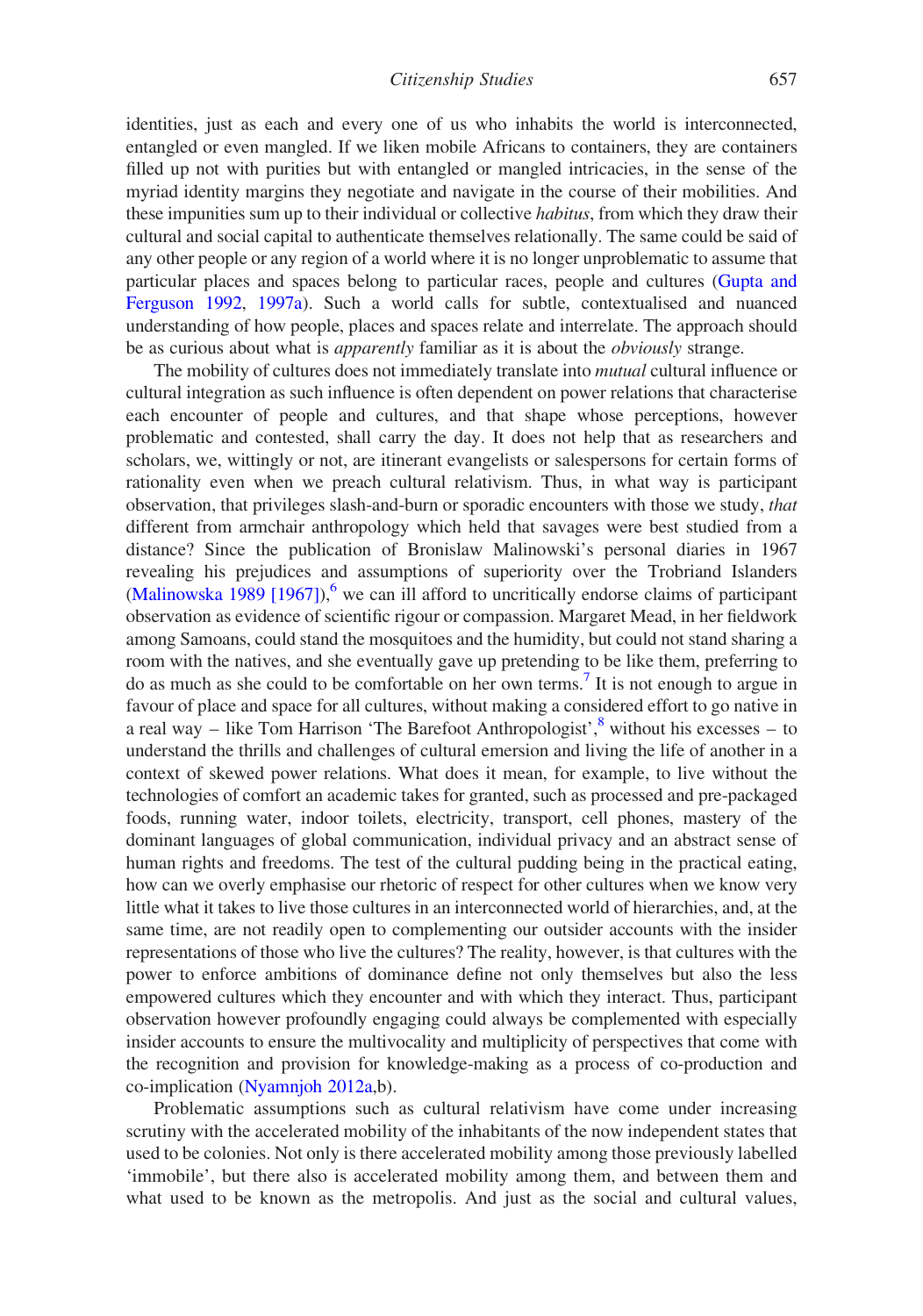knowledge and assumptions of the colonisers moved with the colonisers, so are the sociocultural values, assumptions and knowledges of the mobile citizens/nationals of former colonies mobile with them. An additional factor in this accelerated mobility is global consumerism and its fascination with cultural tourism or the commodification of cultural identities ([Comaroff and Comaroff 2009](#page-25-1)). But the unequal power dynamics remain, which means that even when cross-cultural influences are evident in the lives of people in the North and South, the tendency remains to want to define and confine such influences. Such resilience of bounded notions of culture (clearly socially and politically produced) is at the service of vested interests in defining and confining. As Jean-Loup [Amselle \(2002, p. 220\)](#page-24-6) puts it, the 'idea of the "closed society"' occupies an important place in western social thought and is part of the complex concepts by which western civilisation constructed its identity in opposition to a fictive radical alterity and rooted in colonial expansion (see also [Magubane 2004](#page-26-11)). Western perceptions have a tendency to shape social reality even if the perceptions are the result of misrepresentations ([Ferguson](#page-25-3) [2006, pp. 7 –39](#page-25-3)). In this regard, anthropologists are notably guilty. Anthropology played easily into the hands of colonialism and imperialism, and today, in the academic marketplace, producing 'difference' seems irresistible as long as it guarantees shelf life ([Keesing 1994](#page-26-4), [Gupta and Ferguson 1997b](#page-26-7), [Mafeje 1998,](#page-26-5) [Tierney 2000,](#page-28-4) [Harrison 2011](#page-26-12)).

If the global tendency is to be 'mobile with', as Peter [Adey \(2010\)](#page-24-7) has argued, people on the move behave like dogs. Like dogs, we tend to mark and demarcate or signpost everywhere we go, to familiarise or domesticate the unknown and affirm our authority over particular territories. The signposts of male dogs are most imposing, almost as if female dogs were without signposts of their own, immobile, non-existent or irrelevant. Yet women are mobile as well, and their experiences, expectations and encounters are significant, as I attempt to show in Insiders and Outsiders ([Nyamnjoh 2006](#page-27-4)) and in Intimate Strangers ([Nyamnjoh 2010a\)](#page-27-0). The marking of places and spaces by mobile men may be more imposing, compared to the mostly subtle and discrete mobility and presence of women, but men do not have the monopoly of seeking to tame and name the unfamiliar [\(Amadiume](#page-24-8) [1997, pp. 183–198](#page-24-8), [Blixen 1999 \[1937\]](#page-24-9), [Magubane 2004](#page-26-11), [2007,](#page-26-13) [Nnaemeka 2005, p. 55](#page-27-10)). In place of reeking signposts by dogs, humans are mobile with their social backgrounds, positions and habitus – that to which they are habituated, and which they seek to reproduce even as they are open to improvisation and adaptation to varying degrees ([Bourdieu 1996](#page-24-3), [Wacquant 1996](#page-28-5), [Calhoun 2000](#page-24-10)). We are mobile with the ideas, beliefs, practices, and social and material culture we are used to, and which we usually try to reproduce or adapt on our own terms. People, far from travelling in disembedded ways as isolated individuals, often and mostly travel with their cultural values and ways of life, and are very eager to re-enact, reactivate or reignite these values in their host communities, however hostile. It is in this sense that some have used the notion of 'travelling cultures' ([Clifford 1988](#page-25-7), 1992, [de Bruijn](#page-25-8) et al. [2001a](#page-25-8),b) or 'cultural mobility' [\(Greenblatt](#page-25-9) et al. 2010) to indicate the specific features or situations where forms of mobility are combined with a mobility of social forms and institutions. Dogs might be obedient and follow the 'leader of the pack' in the main, but they are also stubborn and could behave in unpredictable and uncontainable ways. People are not dissimilar; they might accommodate, adapt, subvert or, like the Rottweiler, savage certain tendencies, but they are seldom passive even in victimhood.

#### Mobilities ashift

That habitus travels would ordinarily not be that surprising if some, with their ambitions of dominance, did not continue to create the impression that particular cultures are tied to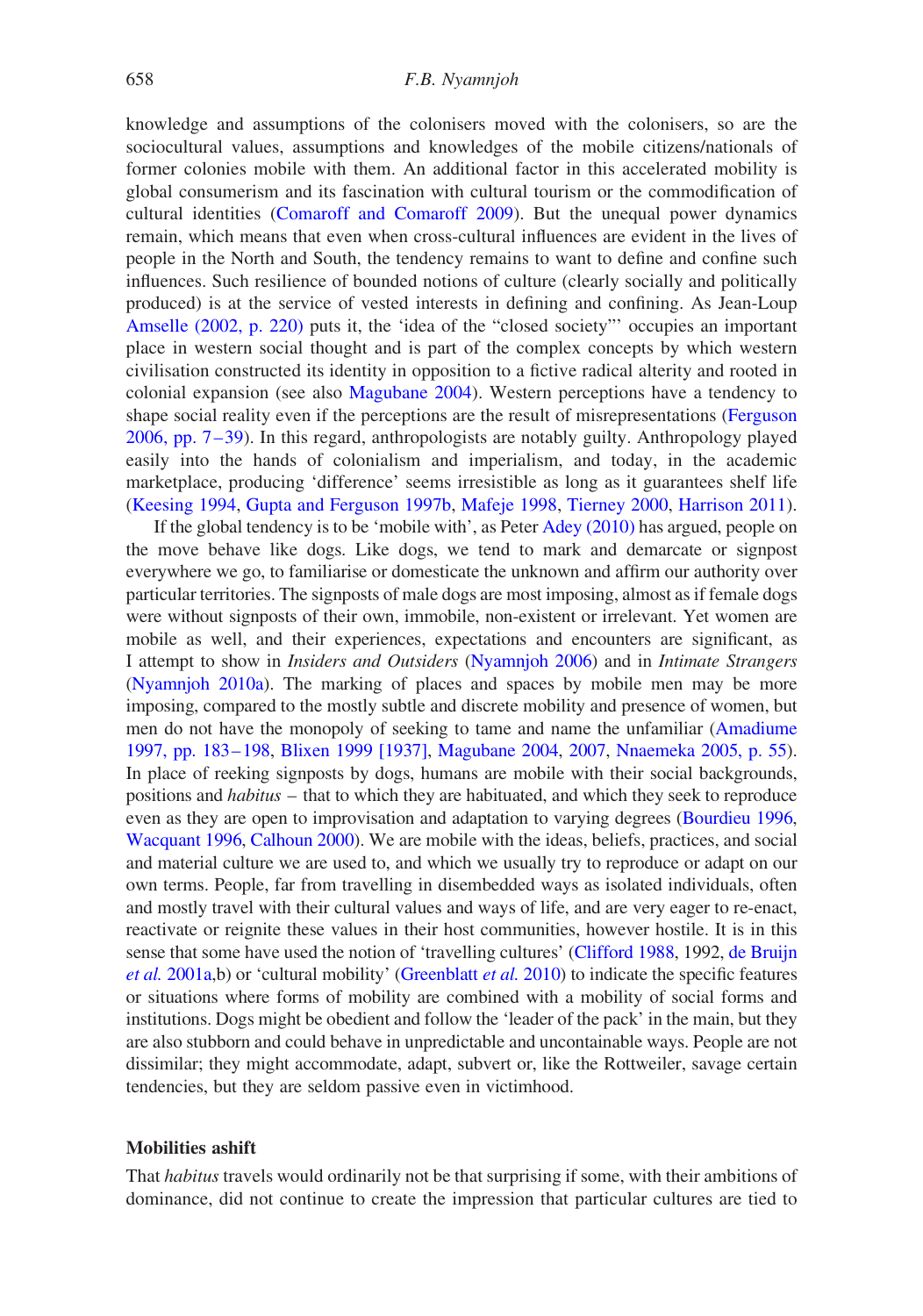particular people (ethnic or racial), particular places and particular spaces; and by extension, that the people identified with such cultures are equally immobile, or should be immobilised or quarantined until they have internalised their place in the hierarchies of the world. Although peoples of various races, ethnicities, cultures and places might travel to New York, London, Paris, Dakar or Cape Town, not everyone has had the opportunity of signposting indelibly on the landscape, because not only are we *differently* mobile [\(Adey](#page-24-7) [2010, p. 3](#page-24-7)) but we are also differentially (Fleischer 2009, Potts 2010, [Alpes 2011](#page-24-11), [Nyamnjoh 2011,](#page-27-2) [Owen 2011](#page-27-11)) mobile. Although we all have the capacity to define or to name, not everyone or every culture has the power or legitimacy to tame places, spaces and people in their mobility. Any casual examination of the names of places – from continents to countries, cities, villages and streets – tells one whose signposts have carried what weight where, and who, in their mobility, are confined to consume or bear the burdens of the signposts of others ([Elliot and Urry 2010](#page-25-10)).

Africans are not expected to be mobile, even as mobility is celebrated. The impression is given that Africans are mobile only when things go wrong or others so desire that they would ordinarily stay grounded, were it not for rapid population growth, economic stagnation, poverty, unemployment, conflicts and ecological disasters. Nothing African moves unless provoked by forces beyond their control. The literature overly dramatises the role of external pull and push factors, for Africans daring to leave their otherwise bounded communities, frozen realities and grounded existence. When their mobility is reluctantly tolerated or recognised, this is hardly on their own terms. Those who permit African mobility do so *selectively*<sup>[9](#page-23-8)</sup> (Hamilton 1997, Bergson and Ngnemzué [2008](#page-25-11), Foe<sup> $\geq$ </sup> 2008, [Peberdy 2009\)](#page-27-12). States harken to dominant political and economic interests to dictate who shall move where and for how long ([Findley 1989](#page-25-12), [van Dijk](#page-28-6) et al. 2001, [Adeboju 2002a,b](#page-24-13)). This perspective contradicts the reality of long histories of flexible mobility of Africa ([Kopytoff 1987,](#page-26-0) [de Bruijn](#page-25-8) et al. 2001a,b) as a continent composed of layers of spaces 'constantly joined, displaced, and recombined through wars, conquests and the mobility of goods and persons' ([Mbembe 2000, p. 263](#page-26-14)).

The notion of an isolated 'tribe' never had validity because the very act of naming and labelling in itself calls for an encounter ([Mafeje 1998,](#page-26-5) [Adesina 2008](#page-24-5)). [MacGaffey \(1995,](#page-26-6) [p. 1029\)](#page-26-6) demonstrates the lack of 'objectively verifiable truth conditions' within the notion of 'tribe' in light of Kongo identity. Indeed, MacGaffey not only demonstrates that no essential Kongo exists but also goes on to show how fluid Kongo identity has been since 1483, and how the BaKongo did not follow the social evolutionary trajectory implied in the tribal/civilised dichotomy, and how colonial administration shaped the very characteristics that were meant to make the BaKongo 'tribal'. Interestingly, as MacGaffey points out, the BaKongo only identified themselves as a tribal 'BaKongo' in 1910, whereas before they identified themselves in terms of clans and patrilateral affiliations [\(MacGaffey](#page-26-6) [1995, p. 1032\)](#page-26-6). Today, in a postcolonial context of globalisation, they continue to identify themselves as 'Bakongo', but as their everyday realities are informed by values resulting from mobility and interactions with others in and outside their localities, country and continent, they are actively involved in the reproduction and contestation of their Bakongoness (MacGaffey 1995, p. 1032–1037).

MacGaffey's work points to the epistemic violence that comes with naming and labelling from outside without understanding or caring about the realities on the inside. MacGaffey seems to make a strong case for the relevance of insider perspectives in identification. It is also misleading to overemphasise pull and push factors, as there is abundant evidence that many Africans move out of their own free will, and in tune with prevalent philosophies of being and becoming that provide for flexible mobility and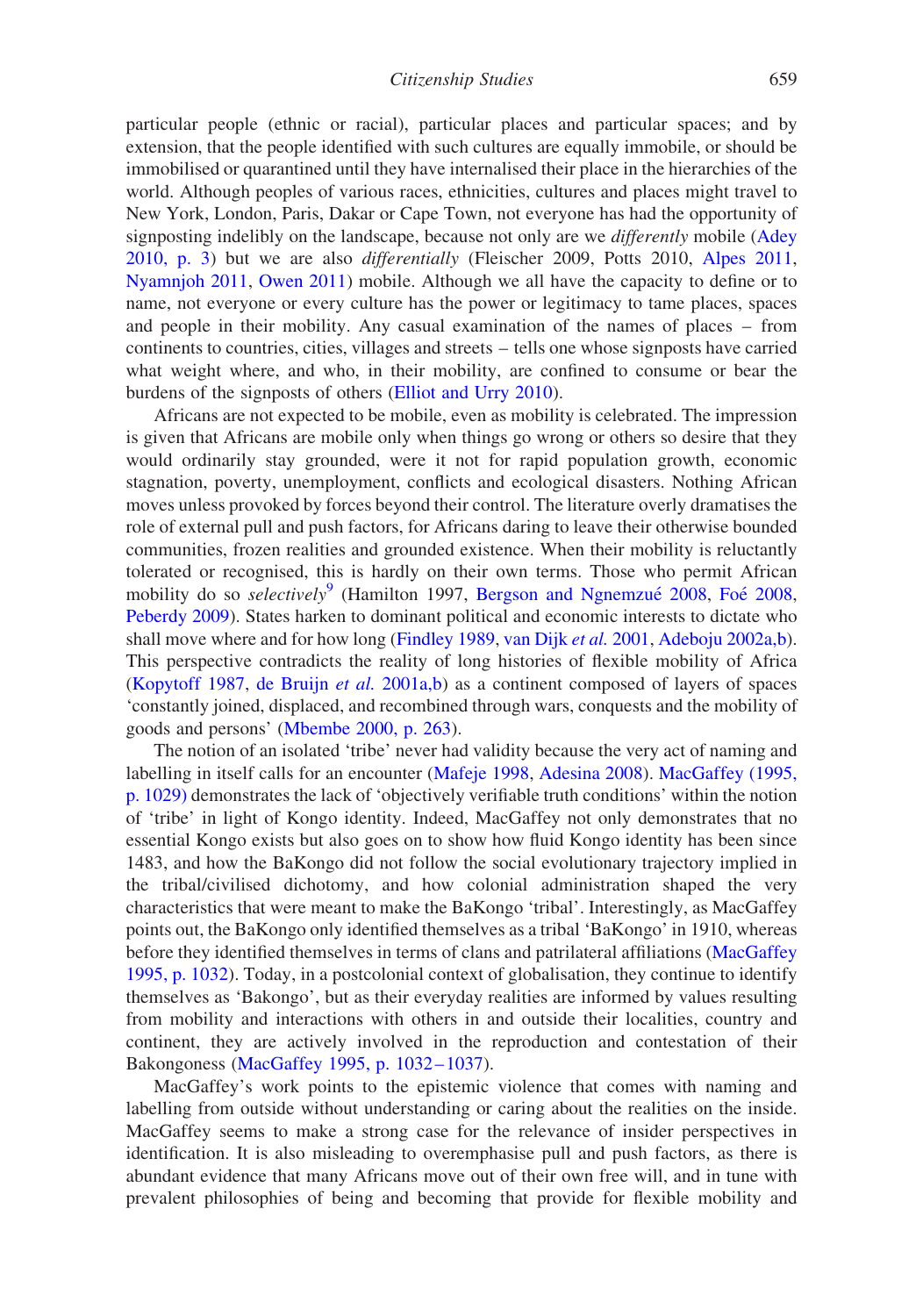flexible identities. Piot (1999, pp. 7–19) points to an idea of personhood among the Kabre of Togo, where the self is fluid, 'multiple and permeable and infused with the presence of others, both human and nonhuman', and where the visible body is connected to 'an invisible, and more mobile, "shadow"'. The cultural background of Africans and their optimistic perception of the outside world encourage many of them to move creatively, physical and socially, as evidenced by my examination of ethnographic fiction by Chimamanda Ngozi Adichie, Okoth p'Bitek and myself below, just as some choose to stay (both physically and socially), preferring others to move on their behalf, even under supposedly difficult circumstances ([Baker 2001](#page-24-14), [Sichone 2008](#page-28-7), [Piot 2010,](#page-27-5) [Owen 2011](#page-27-11), [Nyamnjoh 2011](#page-27-2)). And like people everywhere ([Adey 2010,](#page-24-7) [Greenblatt](#page-25-9) et al. 2010), Africans move with their habitus (food habits, social relations, rituals, religious convictions and ideologies) and material culture [\(van Dijk](#page-28-6) *et al.* 2001), even as they are open to new experiences and to adaptation.

If there is inequality among travelling dogs, African dogs are particularly disadvantaged and detested. Not only are their signposts largely inconvenient and invisible outside their continent, their mobility even within Africa is perceived as an anomaly (Hamilton 1997, [de Bruijn](#page-25-13) et al. 2001b, [Nyamnjoh 2006,](#page-27-4) [Landau 2011a](#page-26-15)). The wealthier and highly educated Africans, who are more easily tolerated elsewhere, are accused both in Africa and elsewhere of fuelling capital flight and 'brain drain', even when not every brain drain is a brain down the drain, as 'brain gain' for both the place of origin and destination at different time-frames is a well-documented reality (Davies 2007, Ratha and Shaw 2007).<sup>[10](#page-24-15)</sup> This notwithstanding, scholarship influenced by politics of exclusion has presented intra-African migrants in search of a productive and meaningful existence as an unbearable burden on those fortunate enough to be recognised and represented as nationals, citizens, locals and subjects [\(Peberdy 2009](#page-27-12), [Neocosmos 2010](#page-27-14), Potts 2010). Confronted with 'outsiders' in the form of migrant workers, undocumented migrants, nomads, frontier workers, refugees and, increasingly, professionals and highly skilled professionals (Akokpari 2000, [van Dijk](#page-28-6) et al. 2001, [Adepoju 2000, 2002](#page-24-13)), locals feel resentment towards African 'Others', whose presence is perceived as a threat, a danger or an infection in need of urgent attention ([Gugler and Geschiere 1998,](#page-25-14) [Geschiere and](#page-25-15) [Nyamnjoh 2000,](#page-25-15) [Gugler 2002](#page-25-16)). South Africa and Botswana are good examples of these dynamics, hence the closer attention I pay them below.

#### Mobility and belonging in South Africa

How far back one chooses to go is indicative of what role one would like history to play in one's articulation of identity in a world constantly on the move, a world where there are, in principle, few sacred places or spaces to people on the move. The making of contemporary South Africa is the story, per excellence, of visible and invisible mobilities ([Peberdy 2009](#page-27-12), [Klaaren 2011](#page-26-16)). As elsewhere, unregulated and even regulated human mobility in South Africa are presented as a threat to the economic and physical well-being and achievements of insiders. To be visible for citizenship, nationality or belonging, bounded notions of geography and culture are deployed. Official and popular discourses are infused with a deep suspicion of those who move, particularly those moving to urban areas and between countries and continents. Freedom of movement, especially by people deemed to be less endowed economically, is perceived by those who consider themselves more economically gifted as potentially disastrous and thus needing to be contained at all cost. There is clamour for policies to contain foreigners, mostly those from the rest of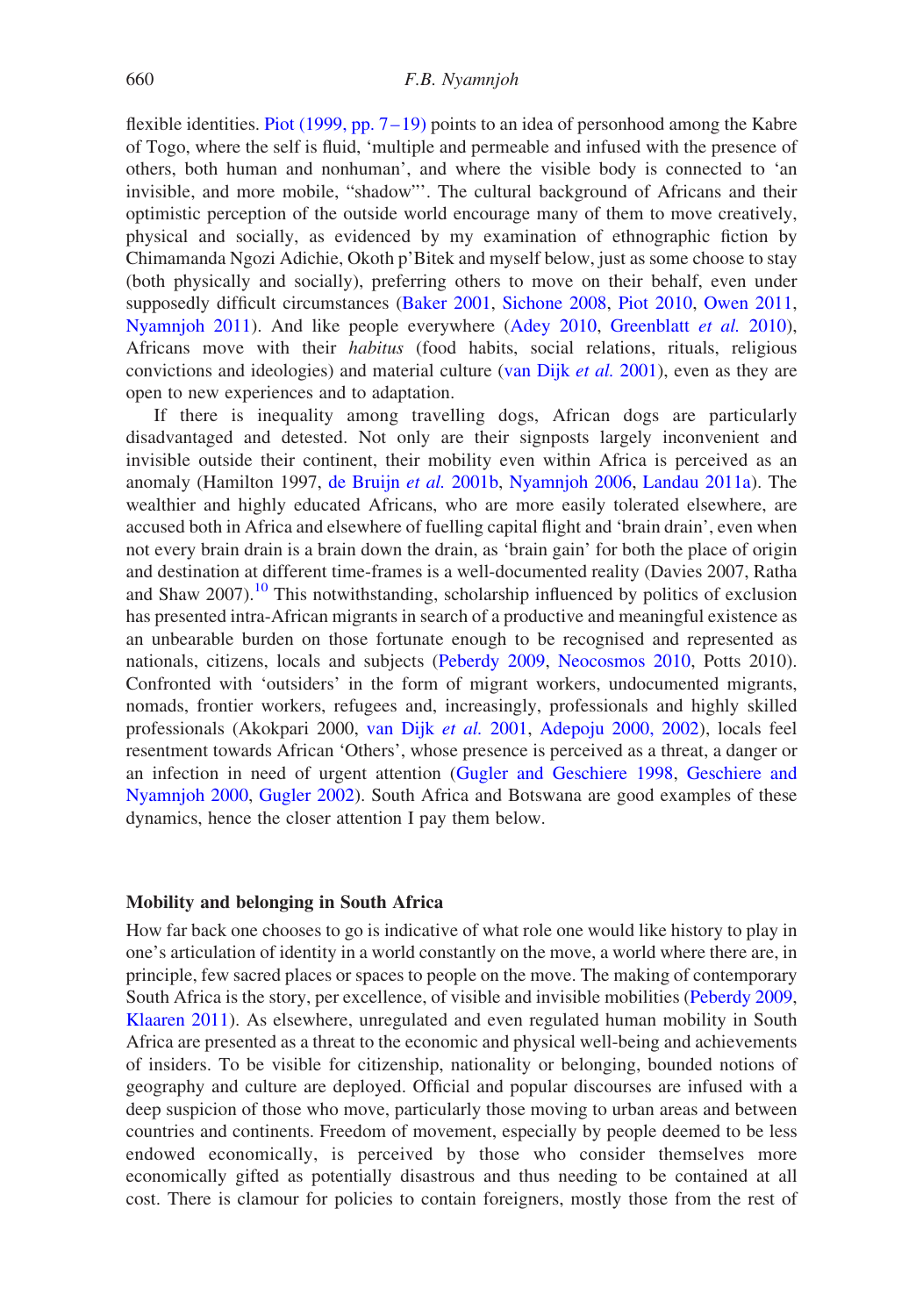Africa, who continue to be seen as the source of HIV/AIDS, the primary cause of crime, and a threat to South African jobs and cultural values [\(Landau 2011a,](#page-26-15)b).

Like the global consumer capitalism, which it serves, and services, the South African state requires mobility and immobility simultaneously to function, but both seem to want this exclusively on their own terms. The very idea of South African citizenship has historically been shaped by preoccupations with mobility and its regulation with yardsticks such as *official status, lawfulness* and *residence*. [Klaaren \(2011\)](#page-26-16) traces the current inclusive and simultaneously structurally unequal legal cultural concept of citizenship based on official residence to the regulation of the mobility of three populations (Asian, African and European) in South Africa between 1897 and 1937. He argues that the interests of economic actors in restricting the mobility of labour and the interest of political elites in establishing and safeguarding their status and identity within their communities together motivate and influence the regulation of mobility and, by extension, the South African concept of citizenship ([Klaaren 2011](#page-26-16)).

The situation is compounded by elites motivated to distinguish between 'our' poor and 'other' poor [\(Sharp 2008b](#page-27-15)), and by the fact of unequal citizenship in terms of material possibilities and service delivery between urban-based and rural-based South Africans ([Vigneswaran 2011\)](#page-28-8). Although the state has tried to monopolise control over space in the interest of nationalism and elites, the May 2008 violence revealed that the population is active in its own right in determining boundaries and control [\(Neocosmos 2010](#page-27-14), [Landau 2011a](#page-26-15)). Within the framework of hierarchies among nationals as insiders and between nationals and non-South Africans, even where citizenship is granted to mobile outsiders, the emphasis in official documentation on 'original country of birth' means that naturalised citizens are always haunted by the potential inferiority of 'legal citizenship' to 'citizenship by birth', as claims of authentic belonging as 'sons and daughters' of the soil – autochthons – can always be invoked to exclude those who belong only by force of the law ([Fauvelle-Aymar and Segatti](#page-25-17) [2011,](#page-25-17) [Nieftagodien 2011](#page-27-16)). In this sense, the law facilitates violence against those seen not to be lawful or official rights-bearers. To make a case about who belongs, South Africans do not hesitate to explore and embrace the distinction between 'handheld and heartfelt nationality' and indicators of belonging [\(Bakewell 2007\)](#page-24-16).

The May 2008 xenophobic violence suggests the potential for scapegoating mobile Africans by black South Africans who have stayed at the margins despite the end of Apartheid. Faced with citizenship without content, and having to cope with widespread poverty and the continuing struggle for dignity, such South Africans have assumed a normative vision of citizenship in their language of rights and expectations of entitlements in the form of basic shelter, services, jobs and financial stability ([Vigneswaran 2011](#page-28-8)). Today urban spaces in Alexandra and Tembisa, two cosmopolitan Johannesburg townships affected by the May 2008 violence, continue to be perceived and appropriated by their respective dominant Zulu- and Xhosa-speaking residents as their exclusive preserve, while stiffly resisting foreigners and South Africans they perceive to be outsiders, with claims of greater entitlement. Despite their cosmopolitan and inclusive pretensions, urban spaces in South Africa are divided and contested by competing local communities seeking entitlements on the basis of ethnicity and nationality as dictated by constitutional provisions and socio-economic realities [\(Ogunyemi 2012\)](#page-27-17). The controversy raised in March 2012 when Western Cape Premier and leader of the Democratic Alliance, Helen Zille, complained that her province was taking care of 'education refugees' from the Eastern Cape, $<sup>11</sup>$  $<sup>11</sup>$  $<sup>11</sup>$  suggests the continued relevance to understanding post-apartheid South</sup> Africa of [Mamdani's \(1996\)](#page-26-17) distinctions between 'citizens' and 'subjects' in terms of legal and political rights, and between 'ethnic citizens' and 'ethnic strangers' in the sphere of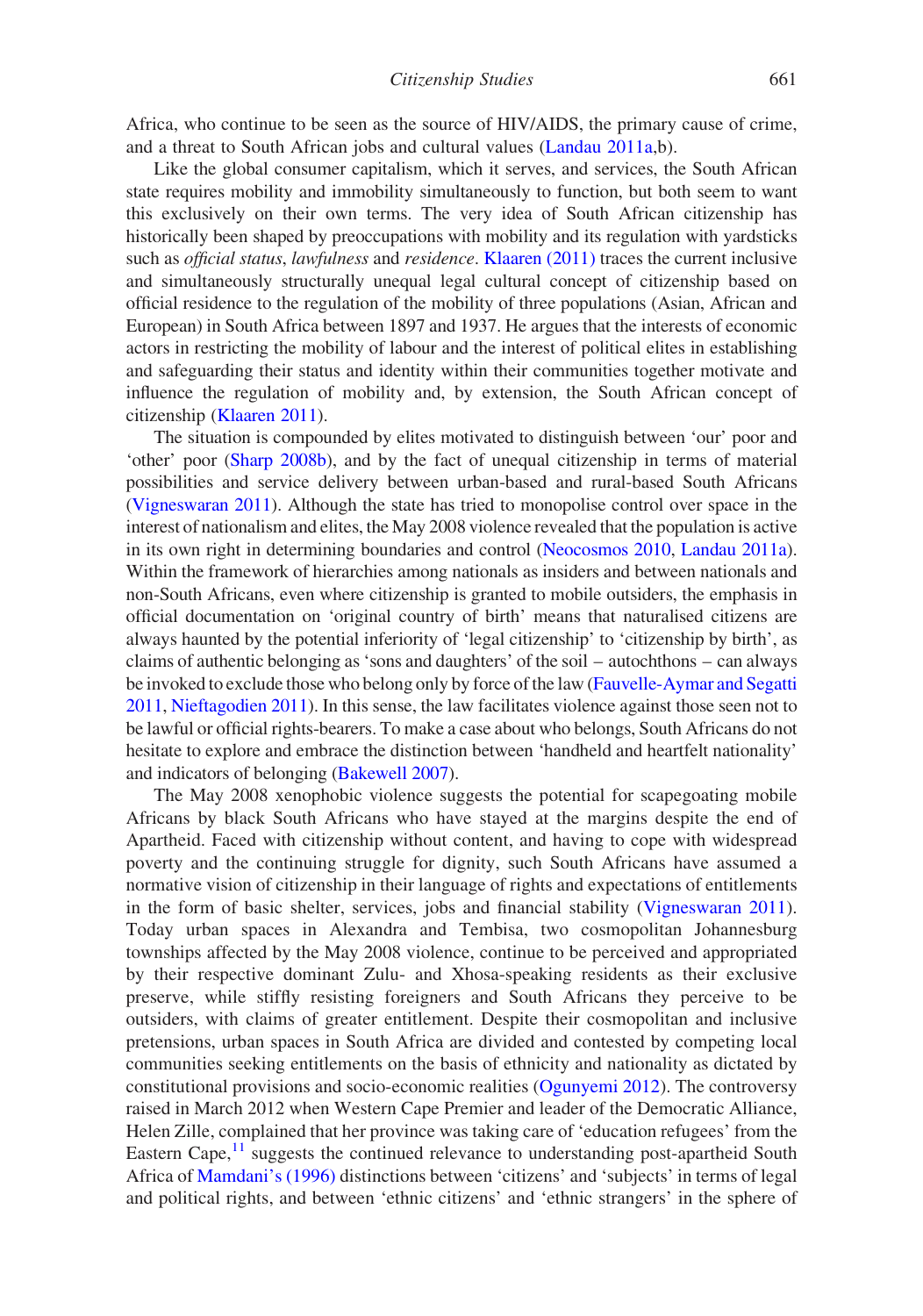cultural identities, governed by customs and traditions as colonial inventions or corruptions. It suggests as well a short memory of apartheid special history when as part of the Cape Province of those days comprising today's Western, Eastern and Northern Cape provinces, what today falls under the Western Cape was disproportionately advantaged with a large proportion of white schools and a small proportion of townships and farm schools, compared to the mainly rural and black populations of the Eastern Cape [\(Christie](#page-25-18) [2012, p. 10](#page-25-18)). Regimented mobility and belonging prevails, despite the enshrinement of equality of citizenship in the constitution.

In the face of their limited options to claim a legal presence and even fewer options for social acceptance, mobile Africans as non-nationals face an uphill task achieving popular or practical recognition in South Africa. Consequently, they find themselves forging 'multidimensional counter identities which both justify their presence in the country and grant them a kind of status and freedom from the weight of belonging to a society which they would not have chosen to join' [\(Landau 2011c\)](#page-26-18). They develop a discourse and an attitude of transcience and superiority ([Landau 2011b\)](#page-26-19), making it clear that with less rigid regulation of their mobility, they could come and go with greater flexibility and with little inclination for permanently choosing South Africa over their other countries of origin ([Sharp 2008b](#page-27-15)). Additionally, they negotiate marginality through relationships, often romantic, that might make them more accepted, and engage in spaces of popular culture and conviviality. There is an exotic element to foreigners which many love and take advantage of [\(Mpe 2001,](#page-26-20) [Owen](#page-27-11) [2011\)](#page-27-11). Hence, [Landau \(2011c\)](#page-26-18) calls for institutional structures that provide for efforts at integration among South Africans and between South Africans and non-South Africans, as well as for managing rather than promoting hostility to difference.

Despite the commendable efforts at studying mobile Africans, few of the studies are of an ethnographic nature. The perspectives and experiences of mobile Africans themselves are absent. Studies reflecting them would require getting to know them as human beings, spending time with them in intimate circles and developing research questions not of a slash-and-burn or rapid appraisal nature common in sociological surveys but of a deep, multilayered ethnographic type of serious anthropological endeavours, with a focus on the complexities and contradictions of what it means to claim and deny belonging. The predicaments of mobile Africans are compounded, once they arrive in their host country or host community, which, of course, is far from homogeneous in its attitudes towards foreigners, as there are generational, gender, class, racial, ethnic and individual differences in whether and to what extent mobile Africans are welcome. Dimensions that may lead to difference include the age-old divisions that separate or unite people such as income and education levels, religious affiliations, political leanings, period of residence in a particular community and relationships of social integration such as marriage.

The reality of mobile Africans is not as simple and straightforward as often suggested in popular stereotypes and media representations (Adepoju 2002, [Nyamnjoh 2006,](#page-27-4) [2010b](#page-27-18), [Monson and Arians 2011](#page-26-21)). Such caricature does little justice to a rich history of internal and intrastate migration. Quantitative and survey type studies proliferate, while there is a quasiabsence of ethnographic studies even of the worst type. With a handful of exceptions, few anthropologists have studied the inflow of migrants to South Africa following the end of apartheid. Indeed, as [Owen \(2011\)](#page-27-11) remarks, the few anthropological studies of migration into South Africa from neighbouring countries during apartheid tended to be confined to the political economy of labour migration. Her ethnography of migrants in South Africa from the Democratic Republic of Congo is a significant contribution in challenging limited and limiting use of the concept 'diaspora' and broadening it beyond western migratory processes and imagination of community and belonging to encompass similar processes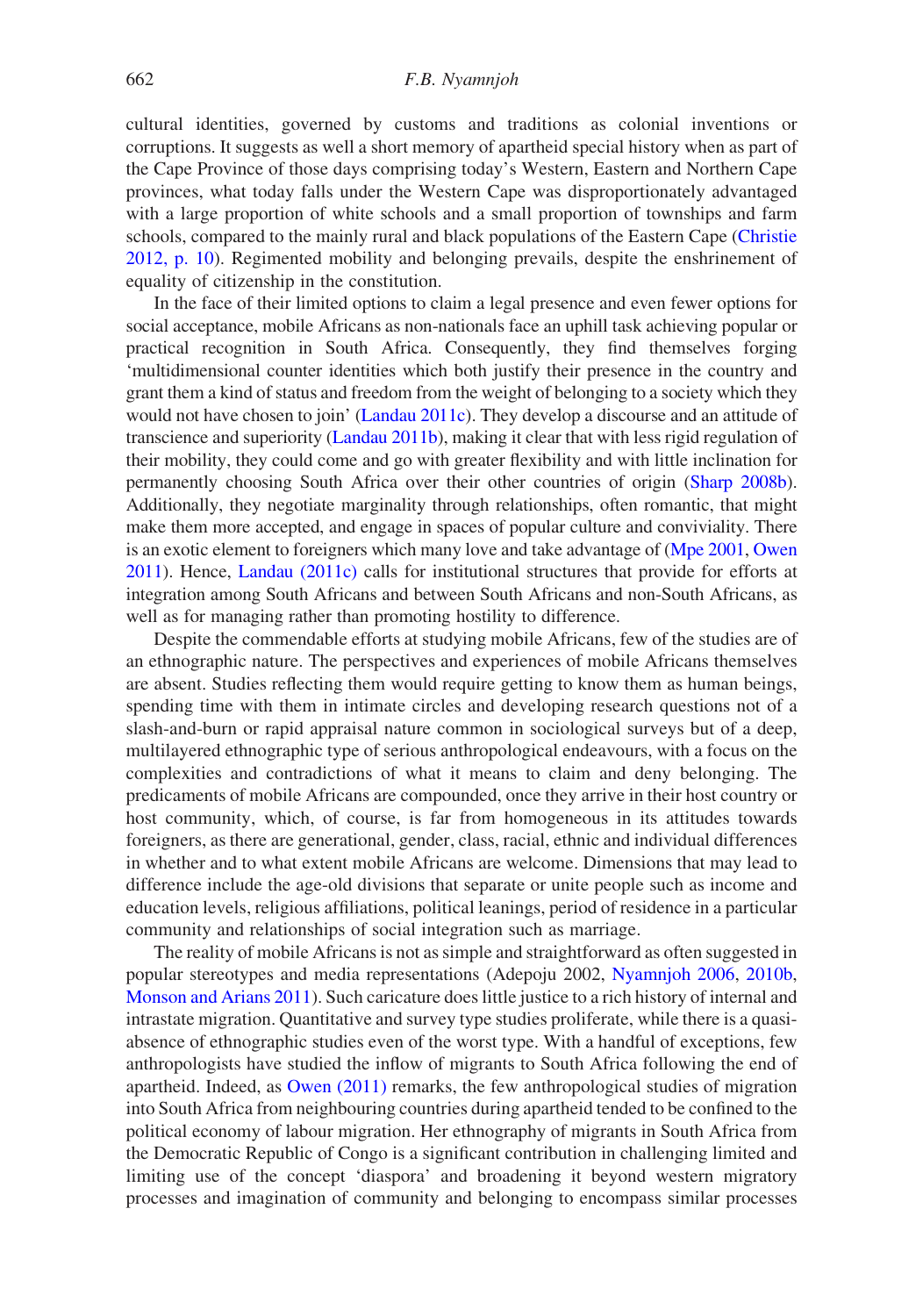and creative imagination by mobile Africans within Africa. It is also a welcome addition and invitation for more ethnographies of intra-African migration to complement the current plethora of quantitative studies with scant focus on the lived experiences and complex relationships that shape and are shaped by migrants in and beyond their host states and communities. A second ethnographic account – Welcome to Our Hillbrow – happens to be a novel by the late South African literary scholar Phaswane [Mpe \(2001\).](#page-26-20) This novel explores the tensions and temptations of narrow nationalism, and simplistic homogenisation and demonisation of African migrants in the 'new' South Africa. It questions the tendency to celebrate official rhetoric uncritically internalised and reproduced by ordinary black South Africans of having graduated into citizenship, only for this to be endangered by the influx of black Africans from countries farther up beyond the Limpopo River with little but savagery and preying primitivity to offer.

#### Intimate connections through the marriage of ethnography and fiction

As a child of many worlds [\(Nyamnjoh 2002](#page-27-1)), whose idea of identity and belonging is as open-ended as being 'married but available' [\(Nyamnjoh 2009\)](#page-27-19), I am a strong advocate, not only of the need for thick ethnographic documentation of the experiences of mobile Africans but also for the systematic exploration of the relationship between fiction and ethnography through greater investment in the ethnographic novel ([Nyamnjoh 2011](#page-27-2)). To show it is possible to combine ethnography and fiction, I presented my ethnography of intra-African mobility as a scholarly book – Insiders and Outsiders: Citizenship and Xenophobia in Contemporary Southern Africa [\(Nyamnjoh 2006\)](#page-27-4) – and as a novel – Intimate Strangers ([Nyamnjoh 2010a](#page-27-0)).

In the late 1990s and early 2000s when I did the ethnographic research that led to these books, Botswana was widely regarded as an island of prosperity in a continent of economic and political upheavals and uncertainty. Like neighbouring South Africa following the end of apartheid, Botswana provided place and space for mobile Africans, marginal or otherwise, who were seeking fulfilment. Such migrants compete for employers, resources and other opportunities with those on the local mobile margins who feel more entitled to them as nationals, citizens and subjects. With a burning desire to survive and succeed, border-crossing neighbours from Zimbabwe, Zambia, Malawi and other countries of the South African Development Community north of the Limpopo, and from faraway countries such as Kenya, Cameroon, Nigeria and Ghana, are willing to be used and abused for much less than their local counterparts.

This situation plays into the hands of employers, whether citizen or fellow immigrant, quick to recognise the advantages of playing marginal insiders off against migrant marginal outsiders, and both of them off against the possibilities and limitations of the law and the state. These relationships are at once distant and intimate, rewarding and alienating, material and immaterial, and enhanced and contested by technologies. Connecting methodologies of fiction and ethnography enhances the possibilities for investigating, comprehending and reflecting these complex and nuanced interconnections.

The thrills and tensions, possibilities and dangers, and rewards and frustrations of social, cultural and physical boundary-making and boundary-crossing are narrated in Intimate Strangers through the experiences of Immaculate, an outsider, a stranger and a makwerekwere.<sup>[12](#page-24-18)</sup> Immaculate follows her fiancé to Botswana only to find him off in the USA and refusing to marry her. Immaculate is, however, determined to outwit victimhood. Operating from the margins of society, through her own ingenuity and an encounter with transnational researcher Dr Winter-Bottom Nanny, she is able to earn some money as a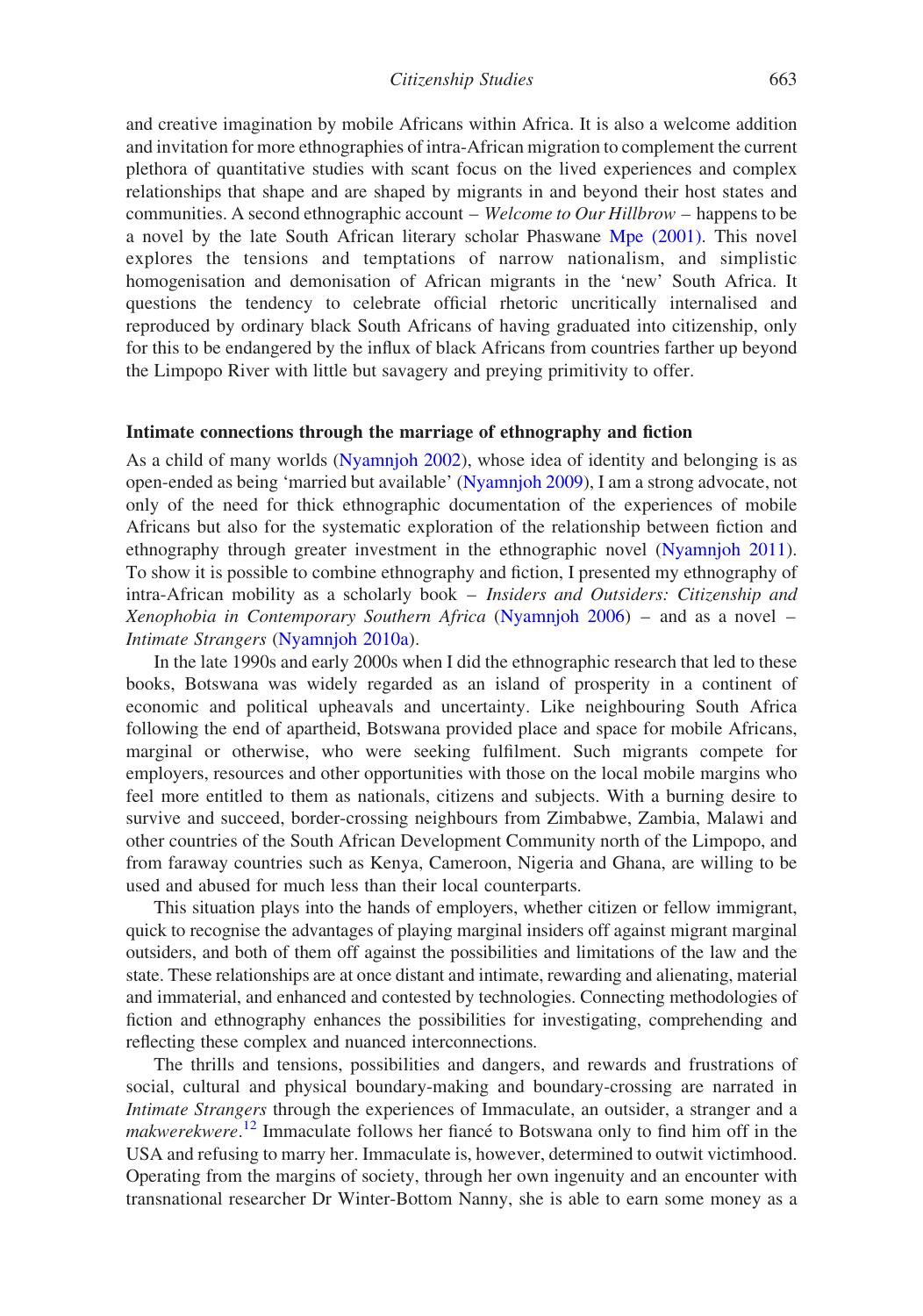research assistant. She learns how maids struggle to make ends meet and how their employers wrestle to keep them as 'intimate strangers'. Resolving to turn disappointments into blessings, she perseveres until she can no longer stand the repeated efforts of others to define and confine her. Through the relationships she forges with insiders, locals and citizens, and with fellow outsiders of various backgrounds and social positions, the reader is introduced to what it means to be an intimate stranger in a foreign country, interacting and competing with nationals and citizens and with other outsiders, and compounding the predicaments of all involved. Hers is the story of the everyday, with the tensions of being, belonging and becoming that bring together different worlds, and explores the various dimensions of servitude, mobility and marginality, as well as being in transit or transition.

The following excerpts from *Intimate Strangers* illustrate, I hope, the power of the literary form to allow a degree of intimate connection with the protagonist of the story that complements traditional ethnographic writing. The way in which the reader is drawn in to the problems of Immaculate invites an emotional connection and communicates knowledge to the reader on a different level from that provided for in scholarly emphasis on argument, rationality and logic, and allows for a closer connection that nicely complements the distancing and objectifying tendencies evident in *Insiders and Outsiders: Citizenship and* Xenophobia in Contemporary Southern Africa, which drew on the same data set.

#### Making ends meet as a research assistant and the unbearable comforts of love

As [Gupta and Ferguson \(1997b, pp. 35–40\)](#page-26-7) have argued, doing ethnography in a 'deterritorialized world' calls for an idea of fieldwork that focuses more on shifting locations than on bounded fields. It also means cultivating an intellectual predisposition to see the familiar in unlikely places and the strange in familiar circles, for, as Ezeulu in Chinua [Achebe's \(1974 \[1964\], p. 46](#page-24-19)) novel Arrow of God advises, 'The world is like a Mask dancing. If you want to see it well you do not stand in one place'. In *Intimate Strangers* ([Nyamnjoh 2010a](#page-27-0)), Immaculate and Dr Winter-Bottom Nanny – two women whose mobility substantiates our earlier claim that men do not have the monopoly of seeking to tame and name the unfamiliar – are permanently on the move, and no ethnography can do justice to their complex and nuanced identities by defining and confining them a priori. Every identity label is like a window inviting the ethnographer into deeper layers of being human in ways that defy categorisation. The fact that Africans, like people elsewhere, are mobile with their *habitus* and that they seek to cultivate, maintain and enhance relationships across countries, places and spaces makes it possible for Dr Winter-Bottom (an African-American researcher) and Immaculate (a Mimbolander) to become part of a network of Mimbolanders abroad in the USA and in Botswana simultaneously to encounter each other and to get entangled or mangled up as 'strangers' made 'intimate' by research. This is one of the senses in which the novel *Intimate Strangers* complements the enthography *Insiders and* Outsiders. It is that complementarity that the following excerpt from Chapters 36 and 38 of the novel hopefully illustrates. The excerpt also indicates, from the layered experiences of Immaculate as an 'outsider' in Botswana, the richness of life which formal academic writing often conceals through labels such as 'my informants' or 'participants in the study'. The freedom to explore life in its multifaceted nature creates less room for dichotomy, making it possible to see Noway, for example, as a man who is both good and bad, attractive and repulsive, manipulative and loving. Like mobile Africans in South Africa discussed above ([Landau 2011b](#page-26-19)), Immaculate develops a discourse and an attitude of transcience and superiority *vis-à-vis* some of her Batswana hosts such as Philip who torments her in the name of love, and of respect and a common humanity towards others such as the reassuring and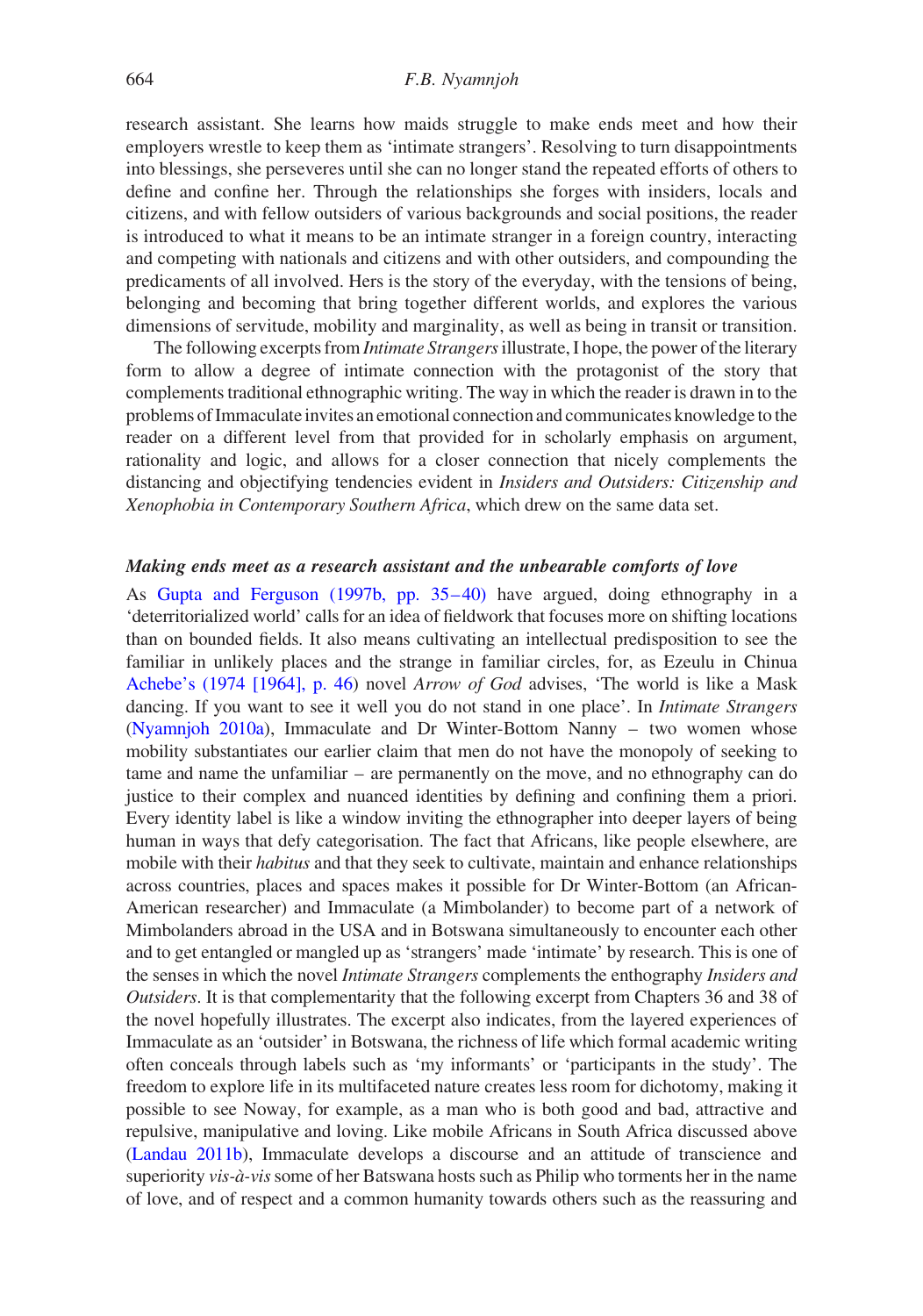accommodating Angel. And just like fellow African immigrants in South Africa [\(Sharp](#page-27-15) [2008b\)](#page-27-15), it is clear that with less rigid regulation of her mobility, Immaculate could come and go with greater flexibility and with little inclination for permanently choosing Botswana over her Mimboland of birth.

Dr Winter-Bottom Nanny was away for a long time. I had fulfilled my contract with her, by transcribing and sending via email the interviews, just as I had promised before she left. Satisfied with the work, she had paid me handsomely via the Western Union electronic money transfer service. It was the biggest amount of money I had ever handled. I proceeded to see how best I could invest it, only to run into difficulties, with my Zimbabwean boyfriend, Noway, and with a Motswana guy. I'm too scared to mention his name.

Exactly four years and six months after she left, I got a surprise phone call from Dr Nanny, saying she was in Gaborone on a restitution visit. She had an autographed copy of her book for me, and could I meet her at the Gaborone Cactus Hotel at 6 pm? 'Of course', I screamed with excitement. I wanted to see her new baby, the one I had helped to midwife.

Indeed, I was overjoyed to receive a signed copy of Burdens of Womanhood: Being an Underling at the Margins, which I couldn't wait to read, curious as I was, to see what she had made of my and the other accounts I had dutifully helped her gather and painfully transcribed verbatim. Although Dr Nanny had told me that repetitive questioning was 'the soul of ethnography', I was dying to know what she had been able to make of material collected through the boring practice of having everybody reply to the same set of questions.

Dr Nanny could see excitement inscribed on my face when she handed me 2000 USD as my share of what she termed 'the generous royalties' she had been paid in advance for her book by her publishers. I didn't understand much about royalties, but I was pleased with the doors of possibilities that the money instantly opened up for me.

'With this money, I'm heading straight for Mimboland', I told her, amid hugs of appreciation.

'With Noway, I hope', said Dr Nanny, hungry for news.

'Noway is history'.

She took a seat. 'Tell', she said, like a master gossip.

'Story long, and time short', I tried to wriggle out.

But Dr Nanny was her old stubborn self. 'I'm in a hurry to go nowhere', she said, with a concrete look of you-seem-to-have-forgotten-the-patient-researcher-that-I-am on her face.

I gave in. 'Then be ready to stay up all night', I told her.

She asked me to come with her to the poolside, where she ordered drinks, switched off her cell phone, and asked me to do the same.

'Now tell', she said, switching on her tape recorder.

'No taping this one', I warned.

She switched off the recorder.

And I began ...

As I remember telling you several years ago, I met Noway on my way to Zambia. And the reason I was going to Zambia was to look for second-hand clothes to sell in Gaborone. But I didn't know that in Botswana, foreigners are not allowed to do that line of business. On going to Zambia, I forgot my residence permit, and at the border I had problems with the immigration authorities. I tried to phone some of my friends to copy my permit and fax it to me, but I couldn't reach them in time to continue my journey. One of the Immigration Officers took me to a lodge where I could stay the night. I hadn't a budget for that, so I had to use the money I brought for buying things from Zambia.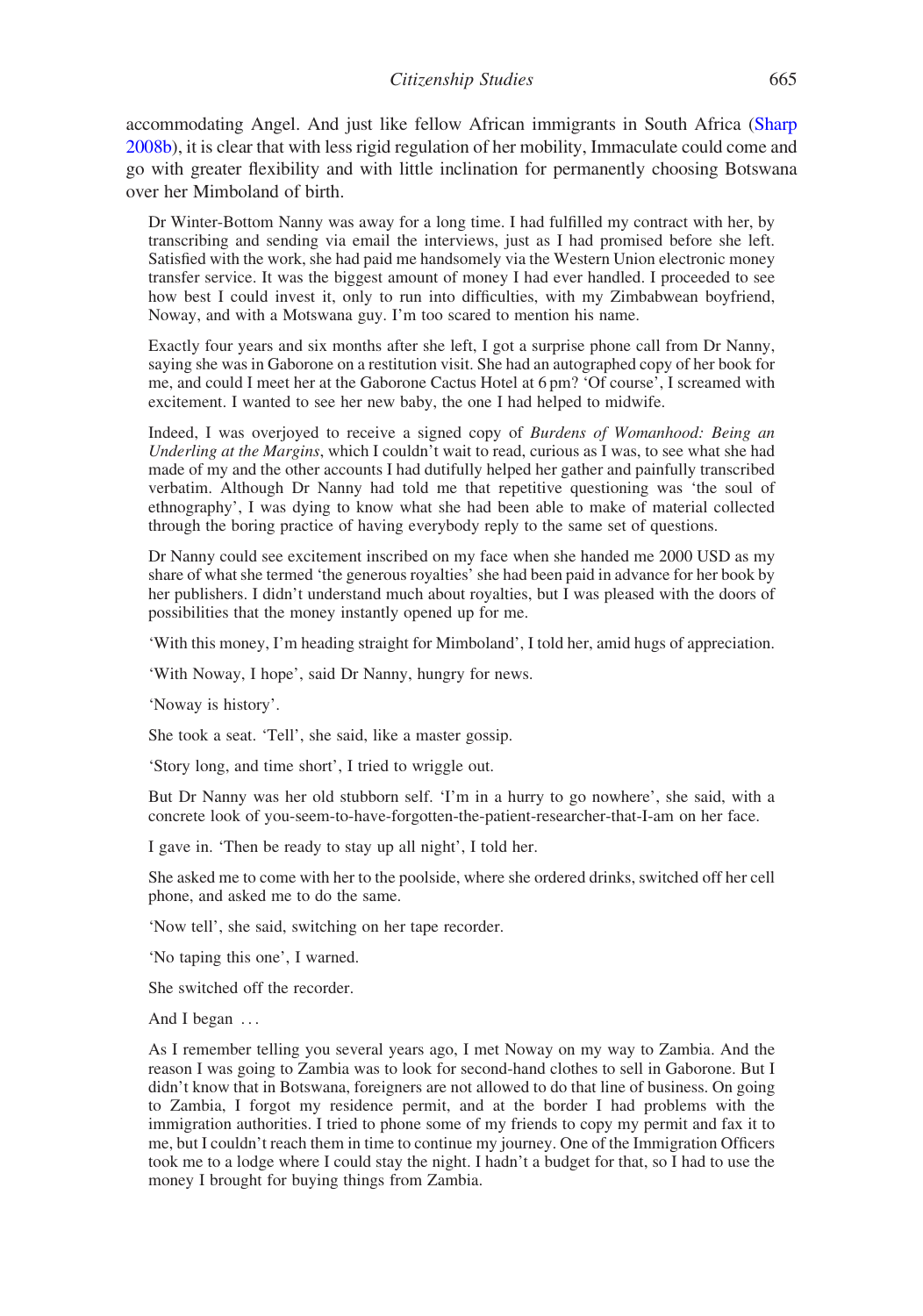I was looking for somebody to phone back to Gaborone, when I met Noway. I asked him where I could phone, and he offered to take me there. I phoned Paul who faxed me the papers.

I was supposed to report to the Immigration Office in the morning at 8 o'clock. But Noway said, 'No, don't go back because those people there are going to give you hell, better just avoid them'. And I followed his advice.

The next day Noway came with a young boy, and they invited me for braai, but I said I was too tired to eat. They came again the following day. He asked me to sleep to be in a state to return to Gaborone, having advised me against continuing to Zambia, and against going back to the Immigration Office.

Anyway, that's how I came to know Noway. We travelled back to Gaborone together, in the company car they were using, and they dropped me off and we exchanged phone numbers.

From time to time he was coming to check on me, and eventually this led to a relationship.

In the beginning, he was a nice person, but he was staying with another lady I didn't know about, but we will come to that. He would come and check on me. I was staying with Christians, and they would not allow me to see him, so we usually talked over the fence where I was staying.

After some time, Paul advised, 'Why can't you just talk to him and just try to see?'

So I tried to see, and from the beginning he was fine. Relationship-wise he was ok, but his problem was financial management. He was also married, which he didn't disclose to me. Instead, he told me, 'I was married but I am divorced'. He let me know about his kids. We used to visit them in Zimbabwe. And I didn't know he was communicating with the wife all the time, although they were not living together.

...

Then I said, 'Papers or no papers, if you want to be with me, divorce and marry me. If you want to be with your wife, then go out of my life'.

He kept on saying, 'I will, I will, I will'.

One day he told me, all of a sudden, 'I am quitting my job'.

I said, 'Why quit your job? That job is so secure. Why do you want to leave the job?'

What he said did not make sense to me. But he didn't listen. He went ahead and put in a resignation letter and resigned and they gave him a package of twenty three thousand Pula. The cheque came to me and we went and cashed it together.

I told him, 'You keep this money because houses are cheap in Zimbabwe. You can buy a house for five thousand and then with the rest of the money you can do business, since you don't want to work'.

So I left him with the money, but it didn't take long before the money was finished. He didn't buy the house when he went home to Zimbabwe. All he returned with was a van of mangoes.

I asked him, 'You bought mangoes for twenty three thousand Pula?'

He was tongue tied. 'I don't know what happened to the money,', he said, expecting me to believe him.

I let it go.

He kept saying we were still together, but there was nothing in his behaviour to show it. I would go to an auction and buy things, and he would take the things and sell them. I told him I didn't like the lifestyle where he sells house things. 'It's not my way'.

He did little to change.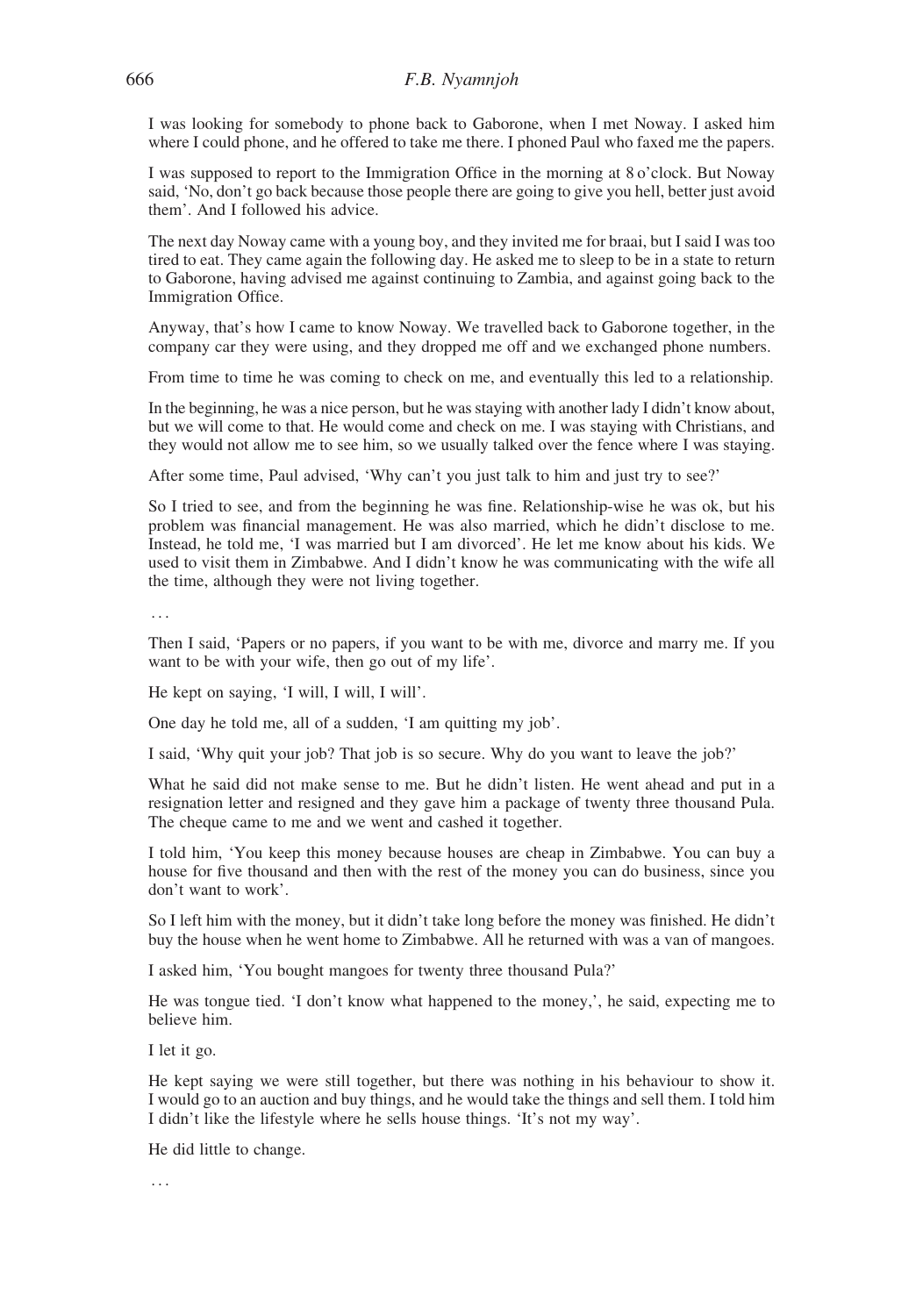I told him I was moving out. Everything we had in the house – two fridges, beds, wardrobes, a stove, and you name it. I said, 'Ok, I don't mind, I will give you all those things. I will start life afresh'. And I just took my clothes and my shoes, and left.

'Good riddance', interrupted Dr Nanny.

It's not finished. My O and A Level certificates, he took them and threw them away and I didn't realise it until much later.

I went to the house where I was going to stay on my own, feeling bitter but relieved. After a week, one girl from near where Noway lived saw me and said, 'Eh Miss, ah how come you throw your certificates away? I saw them in pieces'.

I couldn't believe it. Certificates are not things to handle carelessly – even mad people know that.

The girl said Noway was seen throwing my certificates, and some kids took the plastic paper and were playing with it, and she only saw them after they had been torn.

I had taken time to laminate my certificates as the best way of protecting them, having grown up where it was all too common for one to lose years of hard earned qualifications to rats and white ants. I went there and everything was in pieces, all gone. No problem, I told myself, there is nothing I can do about it. I phoned Noway and said, 'Noway, you decided to destroy my certificates. Why?' 'To hell with you', was what I got in reply, and he hung up on me.

...

And that is the end of my story with Noway.

There is no doubt he wanted me, but he was somebody who suffered from indecision. He didn't know how to put things together. He was a genuine person, though his financial management was not good. He was somebody who can really assist you well, but I couldn't forgive him for hiding from me the fact that he was married, and for not deciding whether he wanted a future with me or with his wife.

I told myself, 'I am not going to have another man. I am not going to have a relationship because it is too depressing'.

...

My money was disappearing. My will was weakened. Yet I grew in determination.

One day, I realised I slept but without sleeping. All my heart was about this guy. But it wasn't at all natural infatuation. No, it was not like that.

...

I still have the message on my cell phone, and it still gives me goose pimples when I read it. I store every SMS he sends me. I value my cell phone. I appreciate it, I love it, and I want to have it nearby at all times. I don't want to stay for one hour away from my cell phone. Even in church where we are forced to switch off, I will put my phone on vibration mode and place it somewhere sensitive enough to feel it.

My cell phone is my greatest companion, but it is also my greatest terror. The pain, the bad words, they come through my cell phone. When somebody feels like saying something and he can't face me, he will say it through the cell phone. It has made me experience too much abuse. Without my cell phone, I think I would have suffered less. All the messages, all those things he has been telling me, they are there in that place, in that phone.

When he said that, I told myself, 'This is where my life is going to end. If I take this thing hot, hot, I'm a dead person. I will go to Mimboland as a corpse'.

I said I must change my attitude. So I changed to save my life.

His anger was very abnormal.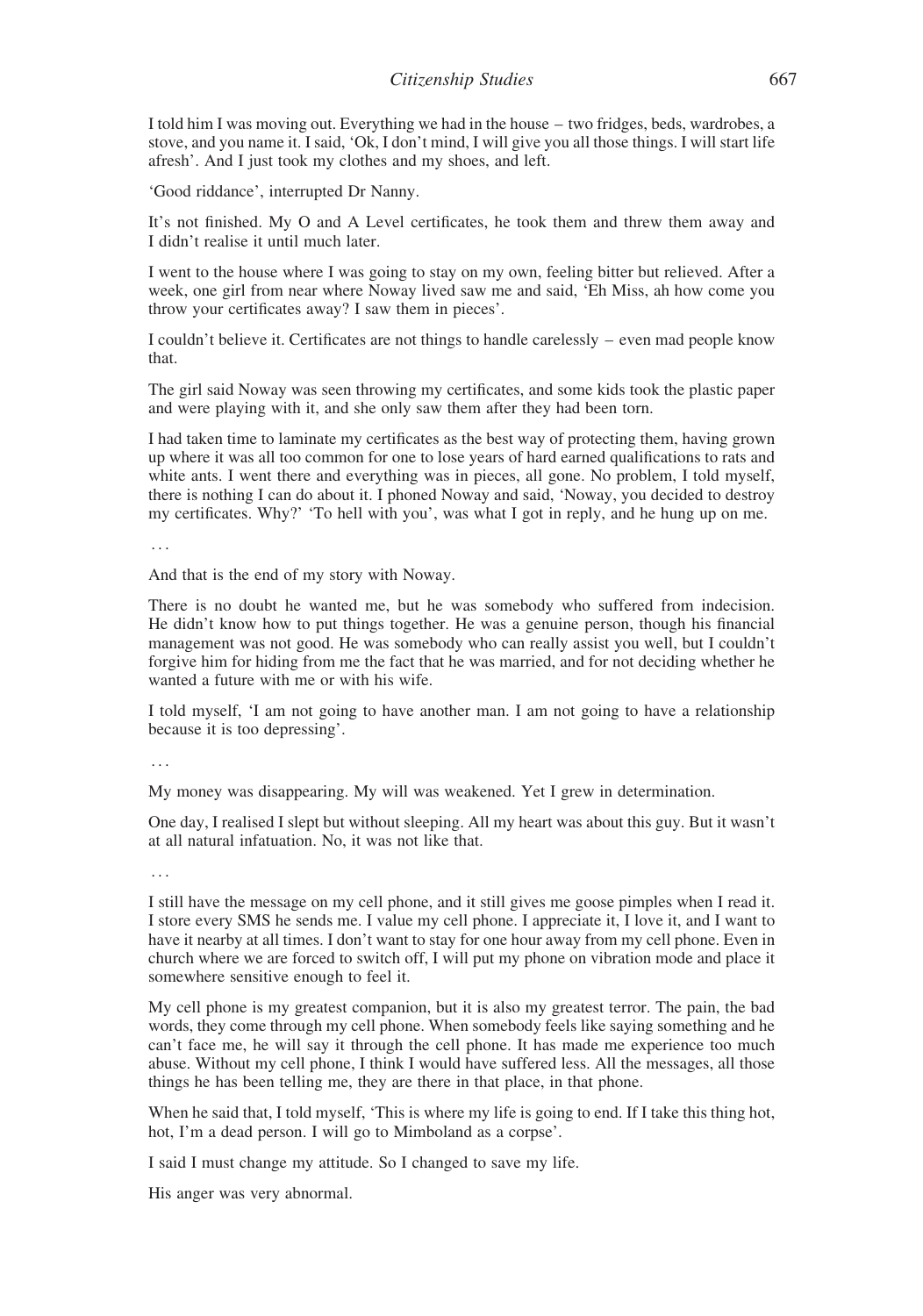#### 668 F.B. Nyamnjoh

I don't think he can stay with a woman, and I remember there was a day the sister said, 'Immaculate, I don't know how your relationship with my brother is, but I have come to realise you are the bravest woman I have ever seen, because even we cannot stay with him'.

Even in their house he stays in the room most of the time. If you see him going inside the mother's house, he is going to bathe or to take food from the kitchen.

There are times he will come to my house and tell me, 'The day you misbehave you are a finished'.

I went to talk to Evodia Skatta. I told her what I was going through, and how I needed to protect myself. 'I don't want to die here. I don't have a boyfriend. I don't eat anybody's money. I don't see somebody's husband. But this is what I am going through'. Evodia Skatta said, 'What?'

As long as he kept using whatever he was using to charm me, he got my money if he wanted it. I never refused. If I didn't have any, I looked for it. I could even borrow and give to him. He was always saying he was borrowing the money, but he would never pay me back.

He doesn't take me around in his car, but when he took the car to the garage and it cost two thousand and thirty nine Pula, he took the money from me, and I don't think I'll ever get it refunded. He drives from work to check on me and see whether I am working with a person, but he never picks me up after work. He is there only to make sure I am not with somebody.

He uses that charm when he wants something from me. If he wants something with me, he can use it the whole night before he comes the next day to ask for it. And I won't refuse. He owes me nearly six thousand Pula.

...

When he came the first time to have sex with me, I said, 'I want a condom. If you don't use a condom, I'm going to shout and make so much noise. We are really going to fight'.

I think he used that condom because he was scared of the mother. He doesn't come to me when the sisters or the mother can see him. He is so scared of the mother. If it wasn't the fear of his mother, he could have raped me and slept with me without a condom.

If I haven't moved from where I am staying, it is because I know that if I go and stay on my own, he is going to come there and do anything. Even now, I will be sleeping and I won't know that this guy is coming. He has never come to my house me knowing. If he says I want to come there he is already at the door, making me startle.

...

After we have sex, he can go for three months without talking to me. If we meet, if I meet him face to face, he will just say, 'Dumela'. Now I understand what it means to say Botswana men can use women. How can he sleep with me yet treat me like shit?

Not once would he give me a lift in his car. He wouldn't even buy me Fanta or give me water to drink, yet he borrows all my money and refuses to pay back, and gets drunk on Chibuku every day.

I have never eaten anything from him for almost two years. The only thing he sent to me was one day at work when he most surprisingly sent me units for P100, only to turn around and say it was a mistake, and that I should pay him back.

Botswana men can really make a woman feel cheap.

When the mother discovered that Philip was interested in me, she started with her own medicine, but I didn't know.

...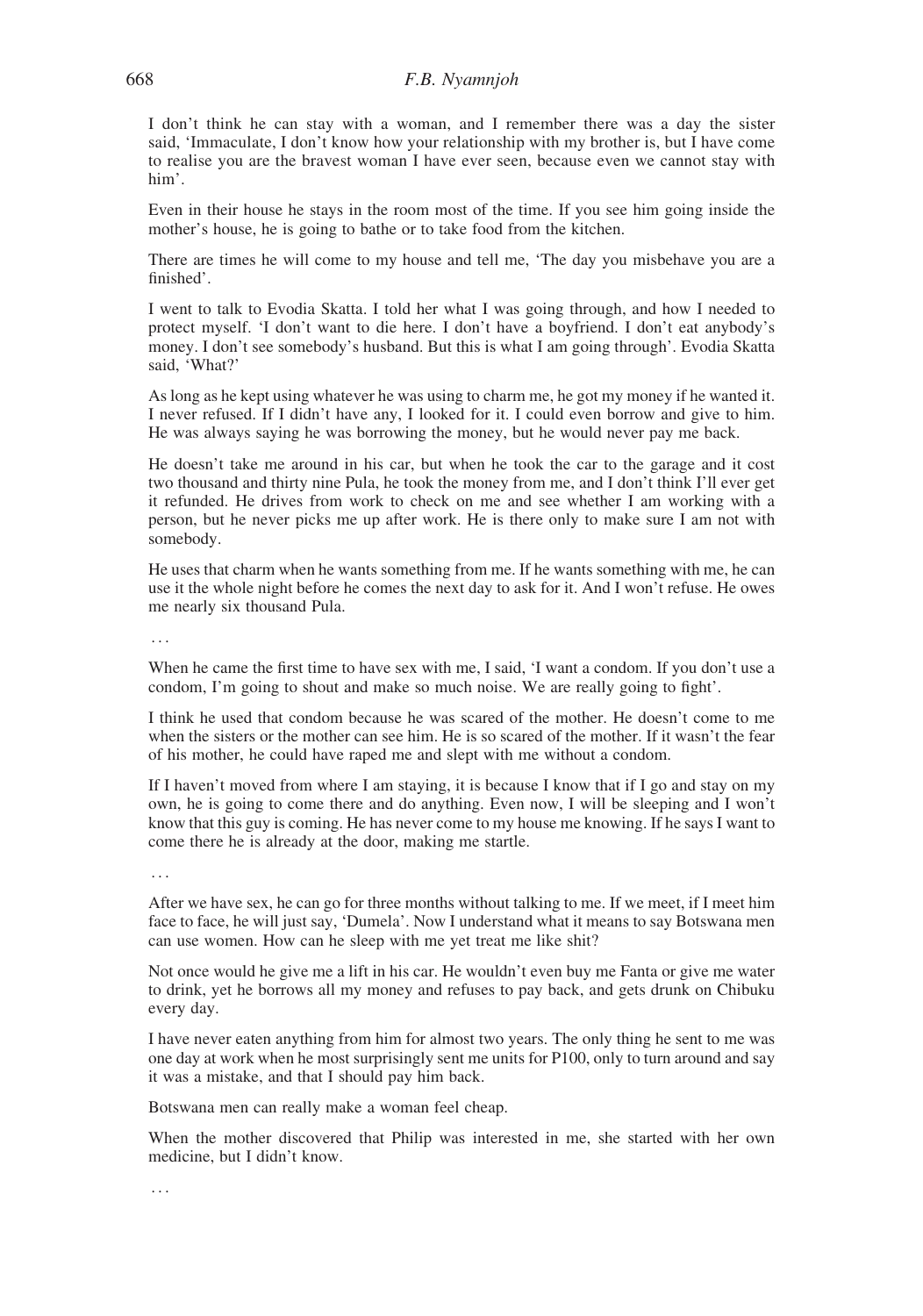I decided to talk to Angel, the generous friend of mine we used to visit, whom you interviewed at length.

Angel was pleased to see me after so many years. I had lots of explaining to do, about why I had kept away for so many years. How I could have been in Gaborone all this while and not passed by to say hello. I was a wicked person, she said, half jokingly, refusing to accept what she termed my 'flimsy excuse' that I had dumped my problems enough on her doorstep.

When I accepted my mistake and apologised, she opened the door of her generous heart to the problem that had brought me back to her.

I told her everything, from A to Z, from Noway to Philip. 'I don't know what to do', I concluded.

She said she didn't know anyone who could help. She used to know a Sangoma from Malawi, but that was years ago, and the man had since moved on.

I had come full circle, to be contemplating visiting the very Sangomas I used to reject when I first came to Botswana.

...

Angel and the herbalist have been a great support. Last week I told them I would love to go home for a while to renew communion with family, friends and the land of my birth.

I told them I needed a breath of fresh air, a sign of life from this strange and stifling condition of living like a dead girl walking.

They encouraged me and prayed for the means to come my way to make this journey possible. 'Greet your parents and eat lots of herbs from the tropical rainforest', the herbalist told me, smiling her satisfaction with knowledge of the charming natural environment of my country. 'You'll need all the energy you can muster to overcome the forces that hinder the good life for you'.

Now that you've surprised me so delightfully when I least expected, I am going right after this to book a flight and buy a ticket to Mimboland.

After thirteen years of a life tortured by worries, I want to rediscover what it means to socialise without having to look behind my back. I want to be able to talk freely and feel like a human being again. At 33, I feel the joys of womanhood passing me by.

Ordinarily, I wouldn't be wishing this, given the brutal pride of power gone wild back home, but my traumas here have drained me. I have gone through too much. As my mother would say, if you see a rat running towards fire, know it is being chased by something even more terrifying.

I need time to regain my dignity, even if it means my hands and legs are going to be broken by the blows of excited rifles and batons. I need family, friends. I need people and places I knew. I need to reconnect to feel human again.

Migration is a complex and multifaceted phenomenon involving various dimensions of human mobility in claiming and negotiating inclusion and belonging. It challenges rigid and bounded distinctions between insiders and outsiders in favour of a more flexible understanding of belonging in tune with the frontier and composite reality of Africans as bridging intimacy and distance, parochialism and cosmopolitanism [\(Sichone 2008](#page-28-7)). Immaculate's story highlights the thrills and challenges of forging relationships in host communities in the pursuit of success and self-fulfilment. Her story addresses the perplexing question of what it means to be a person of African descent living as a 'stranger' in another African country. Life away from a place called home is informed by memories of home and by social networks and relationships at home and elsewhere. While a single perspective is neither desired nor sufficient, Immaculate's story emphasises the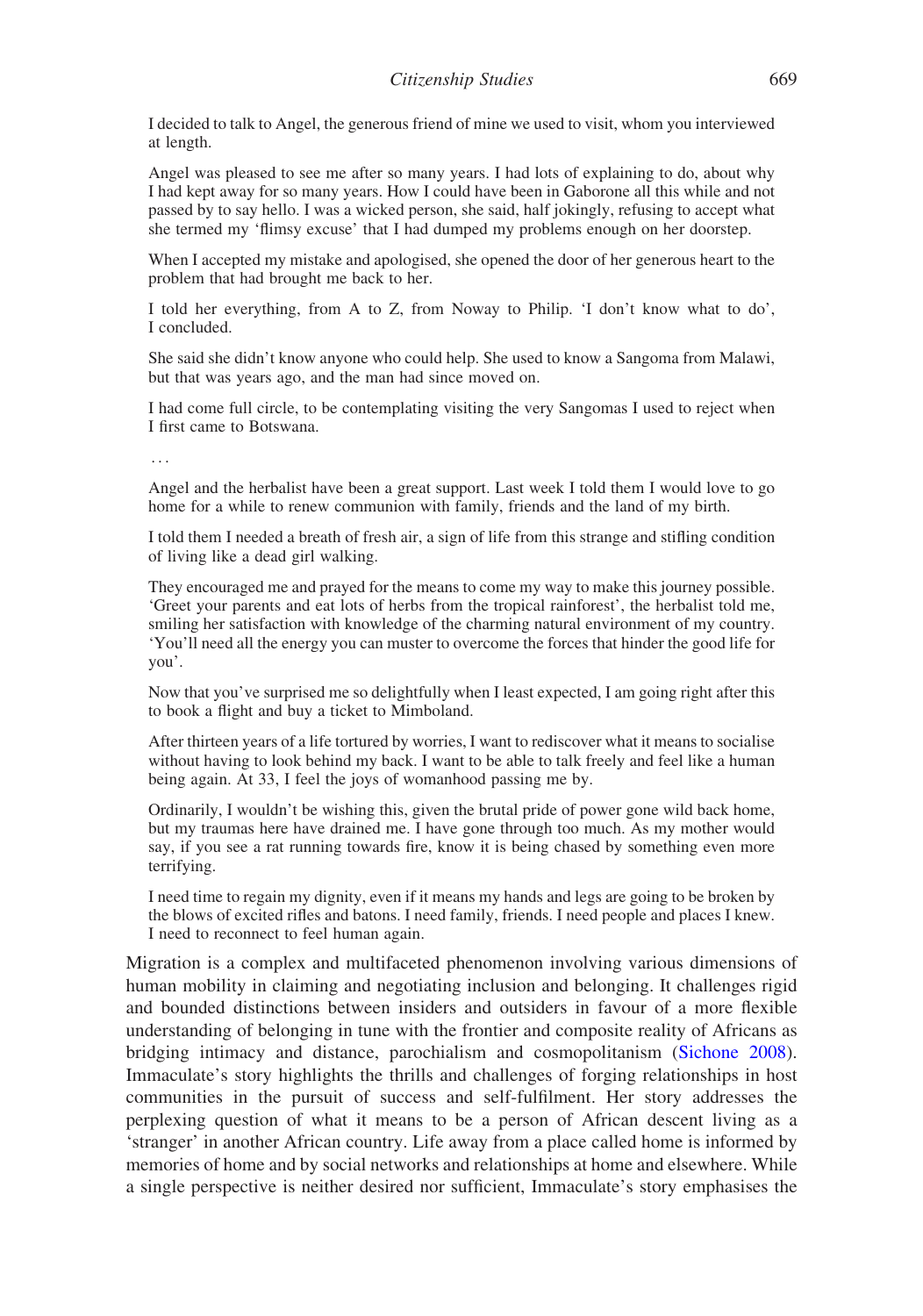significance of sociality and relationships in how being and belonging are translated from abstract claims into everyday practice. Mobility, connections and interconnections are emotional, relational and social phenomena best understood as complex, contradictory and messy realities that defy prescriptiveness, predictability, insensitivities and caricature. Through Immaculate, we are introduced to the predicaments of being mobile and also to the inadequacy of the legal mechanisms elaborated and employed by states to regulate inclusion and exclusion in a world of accelerated and flexible mobility. Hers is a complex story that calls for complex approaches.

Immaculate and her story invite us to focus on the lived experiences and web of relationships that shape and are shaped by intra-African mobilities in and beyond host states and host communities. Personal and collective aspirations and pursuits are critical to the mobile, as are their social networks and cultures of interdependence and conviviality. Choice and chance are good bedfellows in the construction and management of social networks and relationships ([Owen 2011](#page-27-11)). This is hardly surprising in a world where agency and contingency are like Siamese twins. By choice or chance, Immaculate successfully draws on her relationships with others and on the cultures or habitus of interdependence and conviviality that have shaped her from childhood to maximise her opportunities as a young, mobile African woman. Her story takes us through the relationships she forges in her efforts to navigate, negotiate and contest various constraints and practices of belonging imposed by the logics, histories and politics of hierarchies, dichotomies, boundaries and exclusions, practised by states, internalised and reproduced in varying degrees by nationals, citizens and subjects of host communities, and also by mobile outsiders. The story stresses the need for conceptual flexibility and ethnographic empirical substantiation. It equally challenges social scientists to seek to complement academic sources with ethnographies or accounts of how such deep, flexible and nuanced understanding of mobility and interconnections in Africa play out in different communities, states and regions.

Hierarchies in Immaculate's world are not that dissimilar to hierarchies in the world of knowledge ([Bourdieu 2004, pp. 18–24](#page-24-4), [Connell 2007\)](#page-25-19), a situation which calls for greater accommodation and conviviality among competing perspectives and ways of knowing. Inthis regard, it is less a question of choosing between ethnography and fiction, and more a question of exploring the extent to which both are mutually enriching and complementary. Thus, if our interest is to establish observable and measurable causation, make generalisations, explore processes of change and detect regularities in human life, a science that explains is needed much more than one which simply interprets. Many a social science are seldom able to establish direct causal relationships, often settling for correlations and representations informed by interpretations that are open to conversations with competing and complementary perspectives (Hall 1997). This is especially true of anthropology where the scientificity of ethnography is often more claimed than authenticated [\(Clifford and Marcus](#page-25-20) [1986,](#page-25-20)[Clifford 1988, pp. 21–54](#page-25-7); [Nyamnjoh 2012a\)](#page-27-7). If ethnography is less an explanatory than an interpretive science, it stands to benefit from being open to dialogue with other interpretations of the reality it seeks to represent ([Collins and Gallinat 2010](#page-25-5)). Ethnography, as a way of recording human cultures and as a research method within anthropology, by its very nature draws on fiction [\(Gupta and Ferguson 1997b, pp. 29–32](#page-26-7)), and has much in common with fiction in that it is fashioned from already fashioned accounts ([Geertz 1973, p. 15](#page-25-21), [Clifford 1988](#page-25-7), [2003](#page-25-22), [Nyamnjoh 2011\)](#page-27-2). In light of the ease with which ideology colludes with science in the production of ethnographies, anthropologists have been preoccupied with what ethnography and fiction have in common, and how fiction could be summoned to complement ethnography in the interest of a more rounded understanding of social reality. Even Malinowski, the founding father of ethnography (participant observation or deep hanging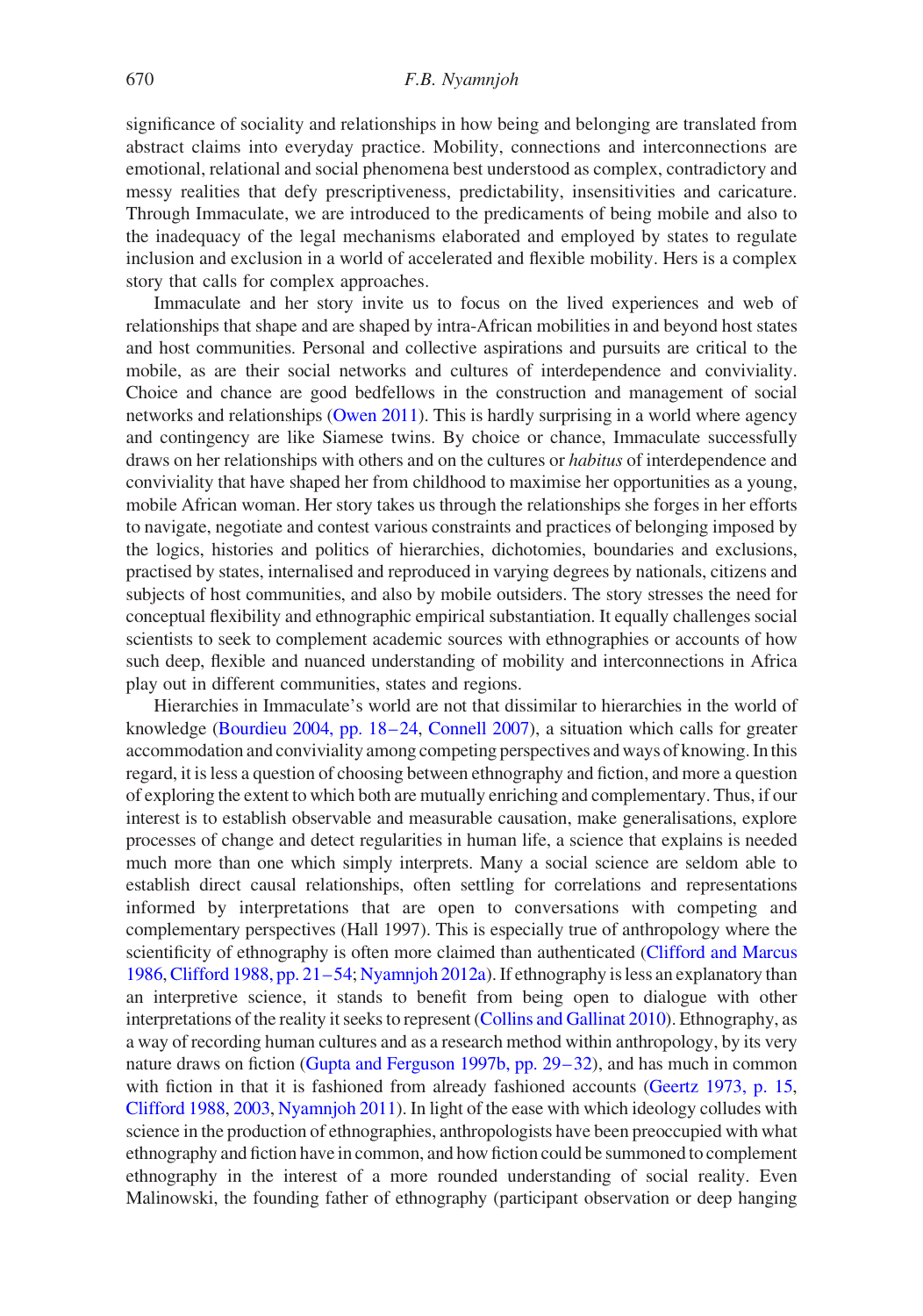out), saw himself as a possible 'Joseph Conrad of anthropology' ([Gupta and Ferguson 1997b,](#page-26-7)  $pp.$  30–31). In the twenty-first century, ethnographic fiction or 'anthropological novels' may have a role in revealing the 'fiction' behind multiple forms of discourses of dominance and equality, and in giving voice to 'others' in ways that complement anthropological representations. And if undertaken by anthropologists, ethnographic fiction can provide them opportunities for greater involvement in 'Thick Description' [\(Geertz 1973](#page-25-21)), and for getting away from touches of superiority that often slip into scholarly publications. Writers of fiction can communicate in metaphors, implying things rather than spelling them out, leaving the reader to fillin the gaps using assumptions drawn from a shared humanity. In ethnography, use of metaphors is limited as ethnographers are required to lead their audience logical step by logical step, leaving little to the imagination, not even the indescribably human [\(Jacobson](#page-26-22) [1991\)](#page-26-22). Additionally, ethnographic novels may provide more space and scope to tackle ethical concerns with greater complexity and nuance, given that 'moral judgement in the field is less a simple minded application of ethical verities than a constant, evolving negotiation of responsibility with all those involved' [\(MacClancy and Fuentes 2011, p. 10](#page-26-9)). Understanding mobility and identities in Africa requires not an investment in the elusive and illusive quest of purity and authenticity (disciplinary and otherwise), but rather an enrichment of conversations and perspectives in recognition of the creativity and innovativeness that come with the entanglements, messiness and manglements $13$  provoked by social encounters in a world differently [\(Adey 2010\)](#page-24-7) and differentially [\(Alpes 2011](#page-24-11), [Nyamnjoh 2011](#page-27-2), [Owen 2011](#page-27-11)) mobile. Difference and similarity are not mutually exclusive ([Piot 1999, p. 20](#page-27-13)), as it is possible to reconcile them in the same places, spaces and bodies. As Clifford reminds us, 'authenticity is relational', and any attempt to present it as an 'essence' can only be understood as 'a political, cultural invention, a local tactic' [\(1988, p. 12\)](#page-25-7).

Understanding and providing for the negotiation and navigation of myriad identity margins by physically and socially mobile Africans is not the monopoly of social scientists. Musicians, artists and writers are just as involved, and often, are pacesetters on new ways of conceptualising identities. [Dibango \(1994, p. 88 –130\),](#page-25-23) for example, who has lived between France and Cameroon since his teens, uses the concept of ' $Négropolitain'$  – adopted and adapted to '*Afropolitain*' by Achille [Mbembe \(2006, p. 4\)](#page-26-23) – to depict his music and himself as straddling 'two cultures, two environments', and to argue that both him and his music cannot be confined to either of the two cultures or environments, without losing their complexity and richness as the fruit of creative navigation, negotiation and appropriation of diverse influences. African writers and popular cultures ([Barber](#page-24-21) [1997](#page-24-21)) have contributed significantly in collapsing dichotomies in thinking, researching and relating to mobilities and identities in and out of Africa. The Cameroonian music scene is peopled significantly by songs on mobility, emigration and the predicaments of immigrants in France in particular ([Nyamnjoh and Fokwang 2005](#page-27-20), [Alpes 2011\)](#page-24-11).

The creative and highly political literary works of Chimamanda Ngozi Adichie – especially her talk, 'Danger of a Single Story' ([TED Conferences 2009\)](#page-28-9), and short story, The Headstrong Historian [\(Adichie 2009\)](#page-24-22) – are excellent examples of the nuanced multivocality needed in representing the complexity of identities forged from the navigation and negotiation of myriad encounters by Africans in and out of the continent. Adichie has described her writing as 'realist fiction' which seeks to 'make connections with emotive significance', in a 'process of turning fact into truth' through 'human stories' that make her readers alive in bodies not their own because of the common and equal humanity they share with her characters, regardless of their differences. Through her realist fiction, readers are reminded that humans 'are not a collection of logical bones and flesh', but 'emotional beings'.<sup>[14](#page-24-23)</sup>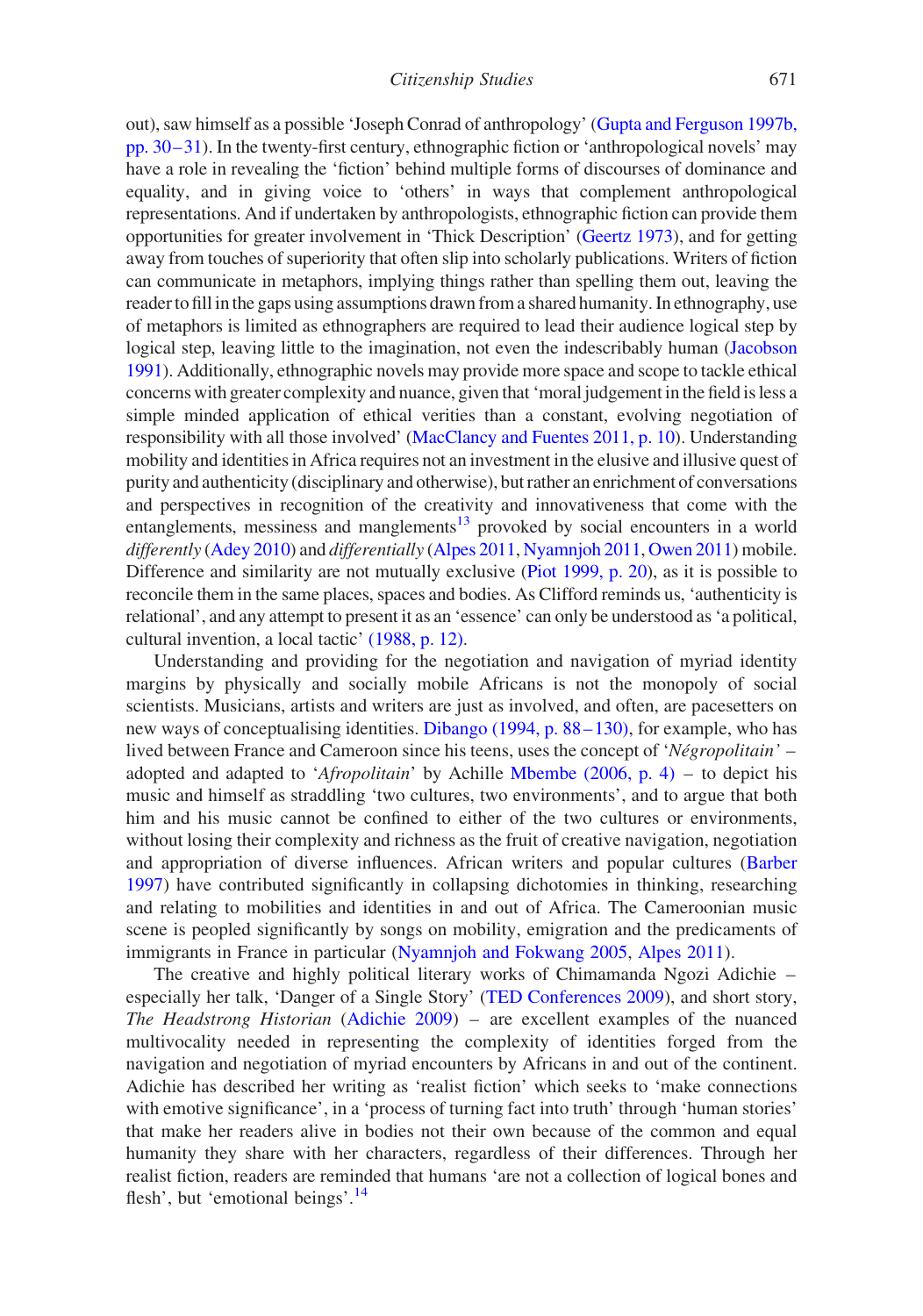As realist fiction, *The Headstrong Historian* is an apt example of coming to a sense of identity as identification through emotive representations and encounters. It cautions against single and overly simplified narratives of origin, authenticity and belonging. As an 'exhausting ... sharp-tongued, headstrong daughter who had once wrestled her brother to the ground', Nwamgba defies her mother to marry Obierika, a man whose family is known to harbour infertility [\(Adichie 2009, p. 199\)](#page-24-22). They withstood years of childlessness from repeated miscarriages and of public insults, until the birth of their son Anikwenwa, after the sacrifice of 'a whole cow' to Obierika's 'greedy ancestors' ([Adichie 2009, p. 202](#page-24-22)). After Obierika's death, Nwamgba reluctantly sends her son to the Catholic mission school to learn English not because she is thrilled by the foreign ways of the white men but because she would like Anikwenwa to master the white men's language 'well enough to go to the white men's court with Obierika's cousins and defeat them and take control of what was his' – the land they had seized when his father died (Adichie 2009, pp.  $206-207$ ).

Anikwenwa, who is later baptised as Michael and given a singlet and a pair of shorts by Father Shanahan of the Holy Ghost Congregation, and who is thoroughly disciplined and punished by the likes of Father Lutz, embodies the British colonial education system through Christianity as branded and exported by Catholicism. He initially dislikes his new clothes and schooling, until he discovers how much of cultural capital these could be when he interacted with and spoke English to those who did not understand him ([Adichie 2009,](#page-24-22) [pp. 208–210\)](#page-24-22). His relationship with the British school system juxtaposed with his Igbo village life disrupts the familiarity he has with his mother, his community and the values he has grown to cherish and reproduce with pride, until he joins the white men's church, which declares them 'heathen'. Both mother and son began to recognise themselves through the radical difference that grew between them. Self-consciousness surfaced within Nwamgba as her son became critical of the ways in which she organised her life: 'She looked at him, amused by his earnestness, but worried nonetheless, and asked why he had only just begun to notice her nakedness' ([Adichie 2009, p. 210](#page-24-22)). Nwamgba 'felt her son slipping away from her, and yet she was proud that he was learning so much, that he could become a court interpreter or a letter writer, and that with Father Lutz's help he had brought home some papers that showed that their lands belonged to him and his mother' [\(Adichie 2009, p. 2011](#page-24-22)).

The land had been won back at a great price. 'Nwamgba knew that her son now inhabited a mental space that was foreign to her'. He disappeared and became a catechist at a new mission, and when he resurfaced, it was to announce he would marry in church, and not in accordance with the traditions and practices of his homeland. Determined though, Nwamgba was to dislike his son's wife, Agnes Mgbeke 'was difficult to dislike', so she pitied her instead (Adichie 2009, pp.  $211-212$ ).

Nwamgba was ashamed of her son, irritated with his wife, upset by their rarefied life in which they treated non-Christians as if they had smallpox, but she held out her hope for a grandchild; she prayed and sacrificed for Mgbeke to have a boy, because it would be Obierika come back and would bring a semblance of sense back into her world. (Adichie 2009, pp. 213–214)

The spirit of Obierika did eventually return in a grandchild, but not in a boy, as she had hoped and longed for. It came in a girl baptised Grace, but whom Nwamgba called Afamefuna, 'My Name Will Not Be Lost' ([Adichie 2009, p. 214\)](#page-24-22). Grace eventually uses the very same British education 'to make a clear link between education and dignity, between the hard, obvious things that are printed in books and the soft, subtle things that lodge themselves into the soul' (p. 216) and, 'feeling an odd rootlessness in the later years of her life, surrounded by her awards, her friends, her garden of peerless roses, would go to the courthouse in Lagos and officially change her first name from Grace to Afamefuna' (p. 218). The story challenges the assumption that a person native to a culture or a place is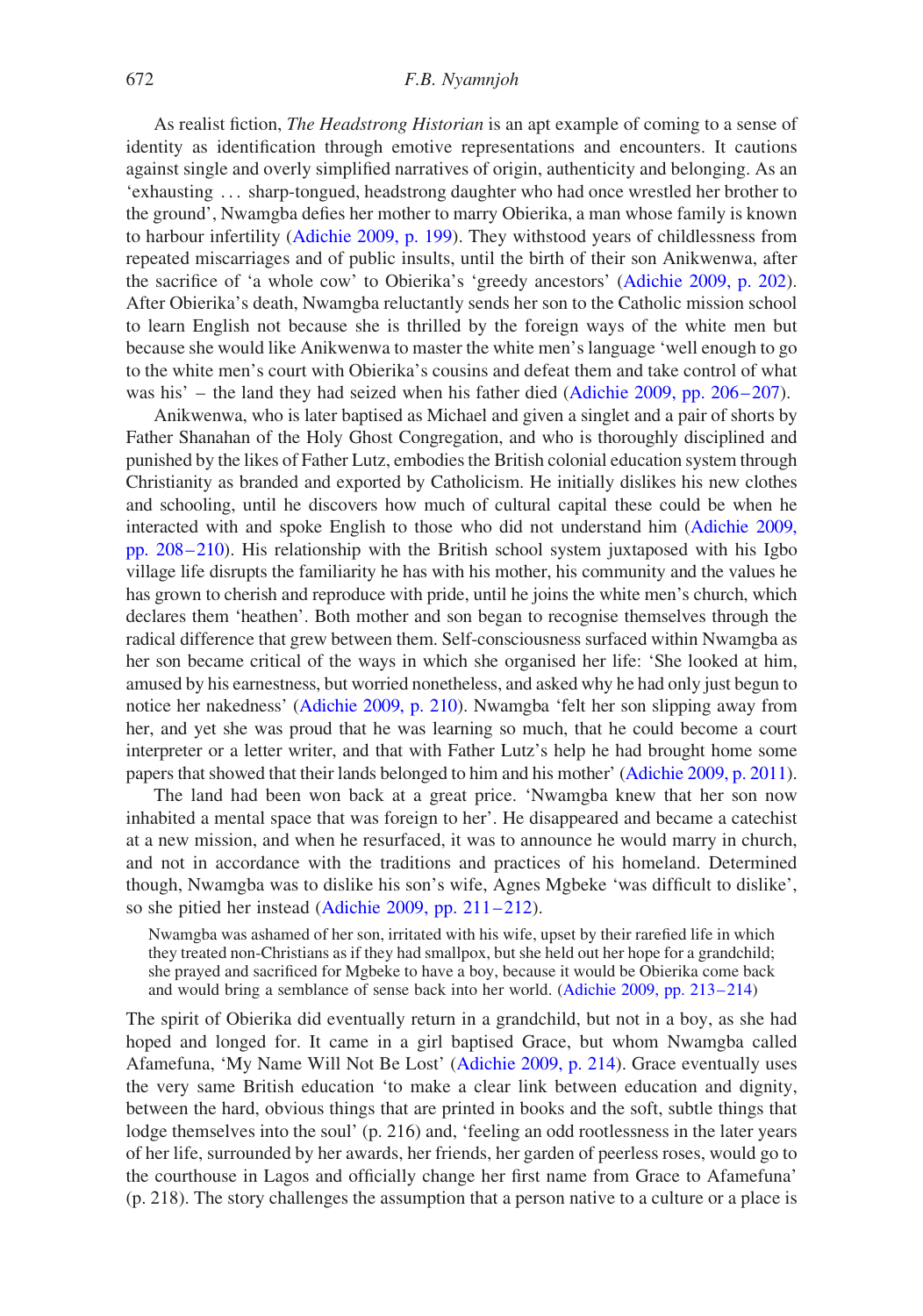also necessarily native to its values or identifies themselves with those values, cultures or places to the same unproblematic degree as others. This demonstrates that there is no essentialised Igbo identity as social and political encounters and transformations fashion different ways of knowing and being Igbo in Nigeria, Africa and the world. Being Igbo, far from being a hardback book with a definite introduction, body and conclusion, is always a process of becoming, best understood as flexible, fluid and full of ellipses – an unfinished and unfinishable story.

Similarly, Song of Lawino, an epic poem by Okot [p'Bitek \(1989 \[1966\]\),](#page-27-21) which I have discussed extensively elsewhere (Nyamnjoh 2012b, pp.  $4-8$ ), addresses the very same colonial encounter through education in Uganda. In it p'Bitek confronts the common problem of social and physical mobility occasioned by such colonial encounters, usually entailing the movement of husbands away from their homesteads in search of education and employment in urban areas and abroad. When the men return to their wives and villages, they react to them with contempt. Ocol, the husband of Lawino, sees his wife with disgust, sacrifices her standards of beauty in favour of Clementine's – his 'educated' girlfriend who models herself after and wears the hair of a dead white woman, and despises the reflection of himself she produces for him: 'smash all these mirrors that I may not see the blackness of the past from which I came reflected in them' ([p'Bitek 1966,](#page-27-21) [p. 129](#page-27-21)). The wife, in turn, compares her husband to the white man's wife and dog, and to a man whose manhood has been crushed by the white man's books, books neither relevant nor worthy of respect. The domestic negations between husband and wife symbolise the tension that exists for the future of Africa and African identities, tensions best resolved not by choosing sides, but rather by seeking conviviality between warring ideas of what it means to be African and between colonial and popular endogenous forms of cultural and social capitals that privilege relationships over the hollowness of abstractions on what it means to be human with rights and dignity [\(Nyamnjoh 2012b](#page-27-22)).

#### **Conclusion**

In this article I have restated the obvious that 'Westerners are not the only ones going places in the modern world', and that as 'victims of progress and empire' Africans may be weak, but they are seldom passive (Clifford 1988, pp.  $16-17$ ). I have also demonstrated that when using limited and limiting perspectives, conceptualisation and methods of investigating and relating to African mobilities, mobile Africans are perceived as epitomising backwardness and as being on the limits of humanity. I have drawn on rich ethnographies and ethnographic fiction depicting mobile Africans and their relationships to the places and people they encounter to argue that mobility, be it African or otherwise, is more appropriately studied as an emotional, relational and social phenomenon as reflected in the complexities, contradictions and messiness of the everyday realities of encounters informed by physical and social mobility. The current dominant approach to studying and relating to mobile Africans is problematic. Nationals, citizens and locals in communities targeted by African mobility are instinctively expected to close ranks and fight off the influx of barbarians who do not quite belong and must be 'exorcised' so 'insiders' do not lose out to this particular breed of 'strangers', 'outsiders' or 'demons', perceived to have little but inconvenience and savagery to contribute. If and when allowed in, emphasis is on the needs, priorities and convenience of their reluctant hosts, who tend to go for the wealthy, the highly professionally skilled, the culturally bleached and Hottentot Venuses of the academy, even at the risk of accusations of capital flight and brain drain ([Bergson](#page-24-12) and Ngnemzué [2008](#page-25-11), Foé 2008, [Peberdy 2009\)](#page-27-12). Such mobile others – usually whites and/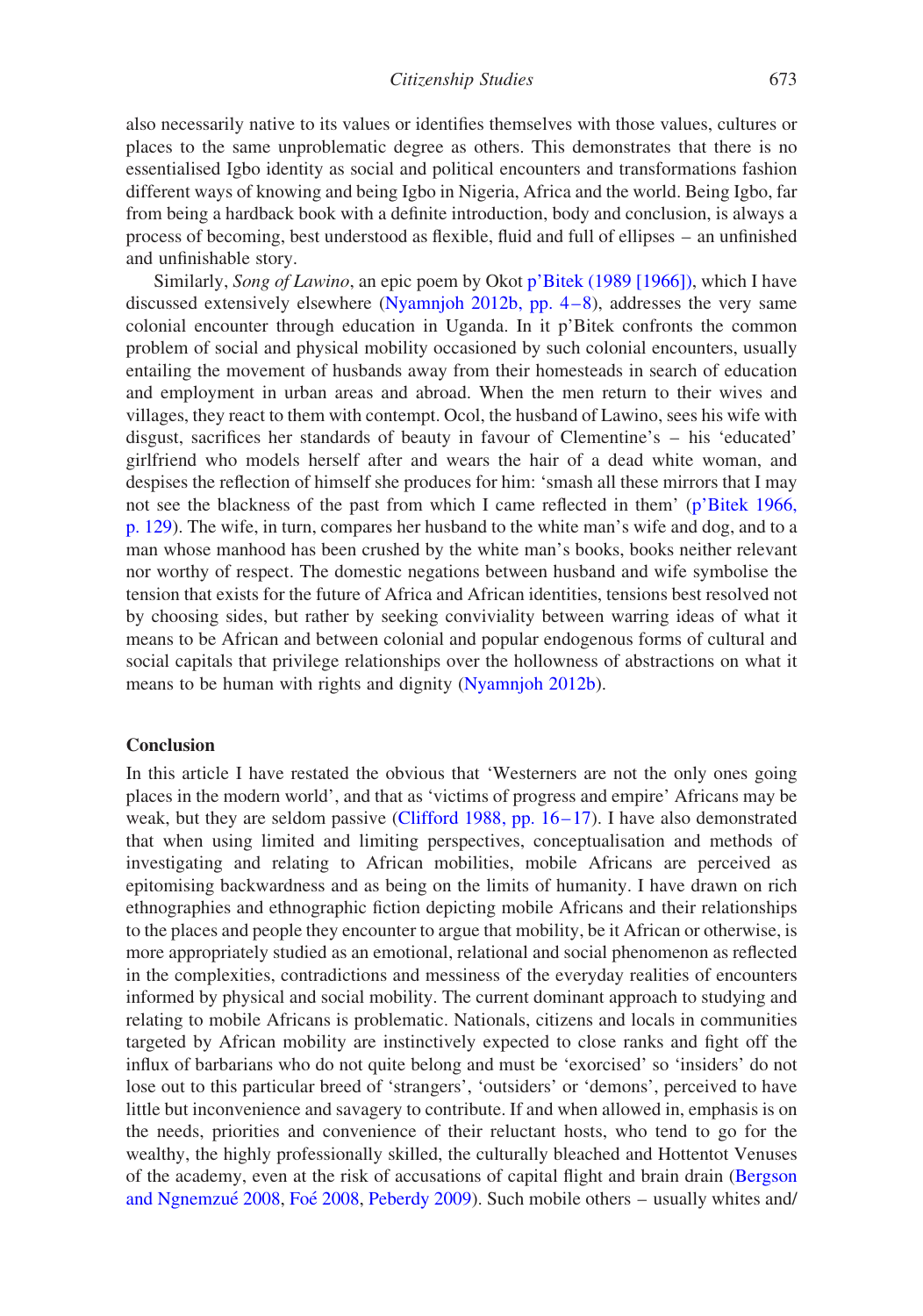or frequent flyer black international professionals, from within and outside the continent – are believed to be higher up the hierarchy of 'purity' of humanity, which is often constructed in terms of belonging to racial, cultural, geographical, class, gender and generational categories [\(Gupta and Ferguson 1992,](#page-26-1) [1997a,](#page-26-7) [Stolcke 1995](#page-28-10), [Geschiere 2009](#page-25-2)).

Africans are up against a limited and limiting logic that guides practices of inclusion and measures of belonging, regardless of the fact that they are and have always been mobile or implicated in mobility. Today, they experience globalisation from above, as part of the global conglomerates of frequent flyer movers and shakers, and from below, as those immobilised by the mobility of others. Even Africans who may never be mobile beyond their place of birth connect with the rest of the world through encounters with the mobile among them. This is especially the case with the proliferation of new information and communications technologies – such as the Internet, cell phones and social media – as flexible enablers [\(Appadurai 2000,](#page-24-2) [Castles 2002](#page-24-1), [Urry 2004](#page-28-11), Nyamnjoh 2005, [de Bruijn](#page-25-24) [et al.](#page-25-24) 2009, [Powell 2012](#page-27-23), [Tazanu 2012\)](#page-28-12). Conviviality between mobility and immobility makes possible otherwise unlikely cultural and economic conversations, just as it makes possible the playing out at local levels of global tensions and power struggles.

In the light of the shifting tensions between mobility and immobility as fluid and flexible realities, conceptualisation of studies on the theme are bound to be particularly challenging. How does one represent a world objectively always in motion? How does a discipline of mobile persons and ideas stabilise the objects of its contemplation? How does one fix something that is never fixed, always fluid? Does not any attempt at fixing amount to deadening a life in flow? In this article I have attempted to understand how factoring mobility or immobility into our thinking on cultural identities helps us understand the rise and fall of certain currents in social scientific thought. It is fascinating the extent to which mobility is very much at the heart of anthropology, for example, discipline, par excellence, for the study of privileged and underprivileged mobility.

Our worlds, big or small, would not work the way they do, were it not for mobility. Peter Adey, a social geographer, invites us to conceptualise mobility as the vital relationship through which we live, understand and engage with a world increasingly on the move ([Adey 2010, pp. xvii– xviii\)](#page-24-7). Our very sociality, humanity and survival depend on mobility, which is seldom a singular process, as we always tend to carry our worlds along, and are confronted with the mobilities of our and other worlds ([Adey 2010, p. 18](#page-24-7)). As he puts it, 'Our life-worlds are mobile for us, with us, and sometimes they are against us' [\(Adey 2010, p. 4](#page-24-7)). To facilitate our mobility to the extent we are able, we mobilise and immobilise things and others as we see fit. Our mobilities make waves and embed themselves on landscapes. Fixities, argues Adey, are physically, socially, politically and economically engineered as 'enablers' to make possible particular forms of mobility and thus provide 'a sort of backdrop for us to distinguish mobility against'. The process is similar to the chicken and egg conundrum, for 'As mobilities are enabled by fixities, mobilities construct and create further fixities' (Adey 2010, pp. 18–23).

How we make sense of the world and of one another depends on how we mediate mobility. People who are seemingly 'immobile' also form relationships and make sense of the world based on interactions with mobile others  $(Adey 2010, pp. 18–23)$ . Mobility generates encounters, and encounters shape relationships. Mobility is 'almost always meaningful, political, practised and mediated' [\(Adey 2010, p. 14](#page-24-7)), as it occasions various degrees of transformation and meaning-making of the contexts, places and spaces where it occurs [\(Adey 2010, p. 12\)](#page-24-7). We are always differently [\(Adey 2010, p. 3\)](#page-24-7) and differentially ([Nyamnjoh 2011](#page-27-2), [Alpes 2011](#page-24-11), [Owen 2011](#page-27-11)) mobile. Mobility, whatever its form, is not a monopoly of any particular place, race, class, gender or generation ([Clifford 1988](#page-25-7)).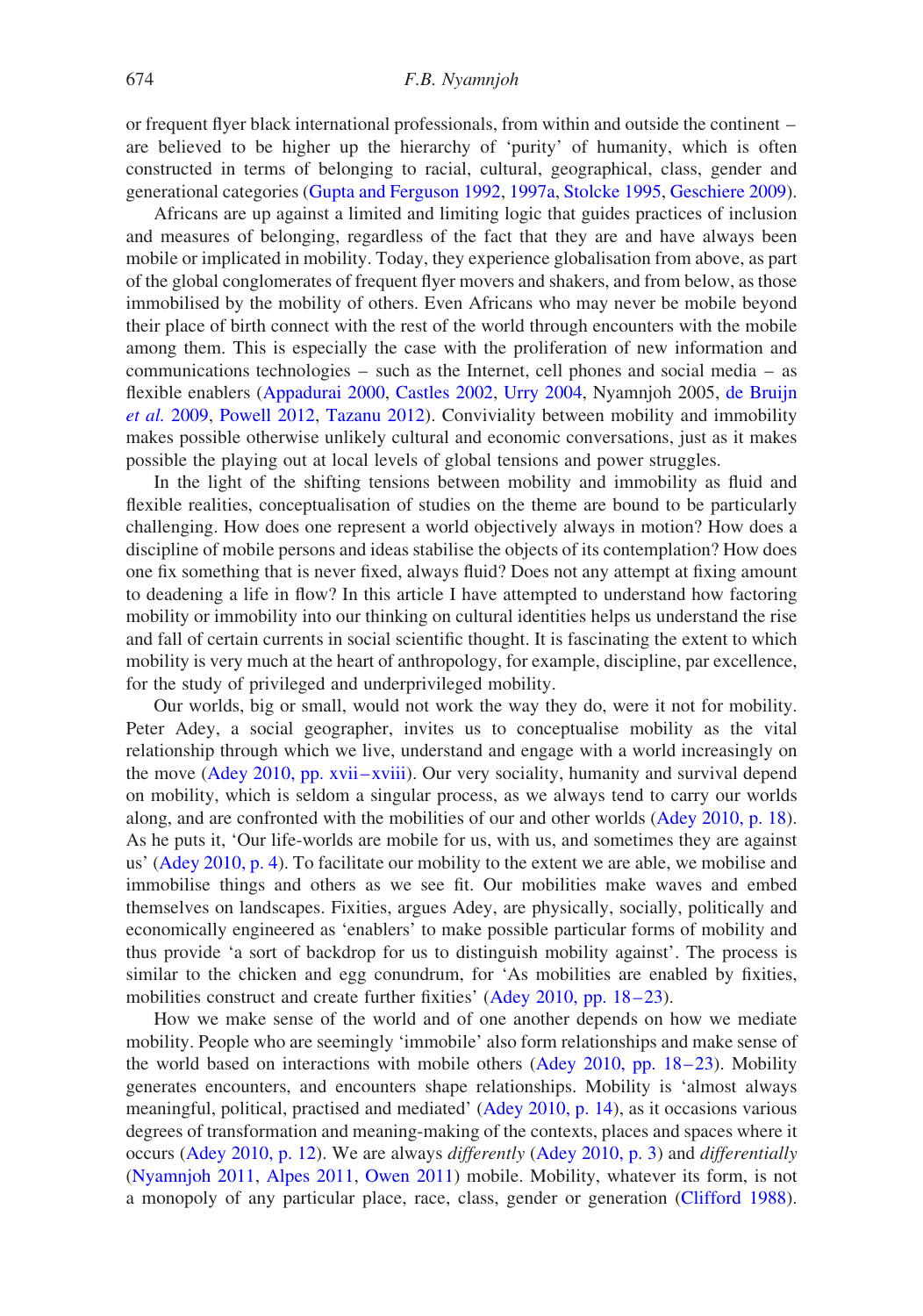Any one's mobility can only be accommodated to the extent it is accommodating. From an anthropological view point, this entails not just participant observation or deep hanging out with people constantly on the move, but also a particular sensitivity to how we deploy our very own mobility, assumptions and background, and how we position ourselves and relate to those with whom we interact with 'Thick Description' ([Geertz 1973\)](#page-25-21) in mind. It is also about the sort of questions we bring into conversations about being and becoming in particular places and spaces, as well as how we creatively harness what we learn about the shaping of relationships in those places and spaces by particular encounters at different historical junctures. Do we deploy our mobility in a manner that accounts for the identities of places and people as complex, dynamic and relational, or do we live and move in ways that freeze, inhibit, suppress and oppress the creativity of the very places and people that justify our stock in trade as *homo academicus* [\(Nyamnjoh 2012a,b](#page-27-7))?

Through my ethnography and fiction, the article has demonstrated how to marry ethnography and fiction to study Africans in mobility not only as a collection of logical bones and flesh but also as emotional beings. The examples of Intimate Strangers, The Headstrong Historian and Song of Lawino are illustrative of the relationships physical and socially mobile Africans forge in their efforts to navigate, negotiate and contest various constraints and practices of belonging imposed by the logics, histories and politics of hierarchies, dichotomies, boundaries and exclusions, practised by states, internalised and reproduced in varying degrees by nationals, citizens and subjects of host communities, and also by mobile outsiders and researchers. These stories stress the need for conceptual flexibility and ethnographic empirical substantiation. They equally challenge social scientists to look beyond academic sources for complementary sources to ethnographies or accounts of how such deep, flexible and nuanced understanding of mobility and interconnections in Africa play out in different communities, states and regions of a world permanently on the move.

#### **Notes**

- <span id="page-23-0"></span>1. A 1988 documentary film by Dennis O'Rourke.
- <span id="page-23-1"></span>2. See 'First Contact', a 1983 'classic film of cultural confrontation' by Bob Connolly and Robin Anderson.
- <span id="page-23-2"></span>3. Released in 2010.
- <span id="page-23-3"></span>4. See 'Tales from the jungle: Margaret Mead and the Samoans', BBC FOUR Autumn 2006, available from: [http://www.youtube.com/watch?v](http://www.youtube.com/watch?v=cOa3ftAKnzo)=cOa3ftAKnzo [accessed 10 June 2012].
- <span id="page-23-4"></span>5. See 'Secrets of the Tribe', by José Padilha  $(2010) - a$  documentary film critical of unethical practices and abuses of research the Yanomami Indians in the 1960s and 1970s by anthropologists.
- <span id="page-23-5"></span>6. "Tales from the Jungle: Malinowski and the Trobriand Islanders," BBC FOUR Autumn 2006, available from: [http://www.bbc.co.uk/pressoffice/pressreleases/stories/2006/09\\_september/12/](http://www.bbc.co.uk/pressoffice/pressreleases/stories/2006/09_september/12/four_anthropology.shtml#malinowski) [four\\_anthropology.shtml#malinowski](http://www.bbc.co.uk/pressoffice/pressreleases/stories/2006/09_september/12/four_anthropology.shtml#malinowski) [accessed 18 April 2012].
- <span id="page-23-6"></span>7. 'Tales from the Jungle: Margaret Mead and the Samoans', BBC FOUR Autumn 2006., available from: [http://www.bbc.co.uk/pressoffice/pressreleases/stories/2006/09\\_september/12/](http://www.bbc.co.uk/pressoffice/pressreleases/stories/2006/09_september/12/four_anthropology.shtml#margaret) [four\\_anthropology.shtml#margaret](http://www.bbc.co.uk/pressoffice/pressreleases/stories/2006/09_september/12/four_anthropology.shtml#margaret) [accessed 19 April 2012].
- <span id="page-23-7"></span>8. 'Tom Harrison: The Barefoot Anthropologist, BBC FOUR Autumn 2006 documentary narrated by Sir David Attenborough, available from: [http://www.bbc.co.uk/pressoffice/](http://www.bbc.co.uk/pressoffice/pressreleases/stories/2006/09_september/12/four_anthropology.shtml#harrisson) [pressreleases/stories/2006/09\\_september/12/four\\_anthropology.shtml#harrisson](http://www.bbc.co.uk/pressoffice/pressreleases/stories/2006/09_september/12/four_anthropology.shtml#harrisson) [accessed 18 April 2012].
- <span id="page-23-8"></span>9. See French President Nicolas Sarkozy's provocative speech in Dakar on 26 July 2007 for his idea of 'immigration choisie' – 'chosen and not endured immigration' – and the reactions it elicited from African and Africanist intellectuals, the first of which by Achille Mbembe can be accessed from the following link: <http://www.ldh-toulon.net/spip.php?article2057> [accessed 20 April 2012].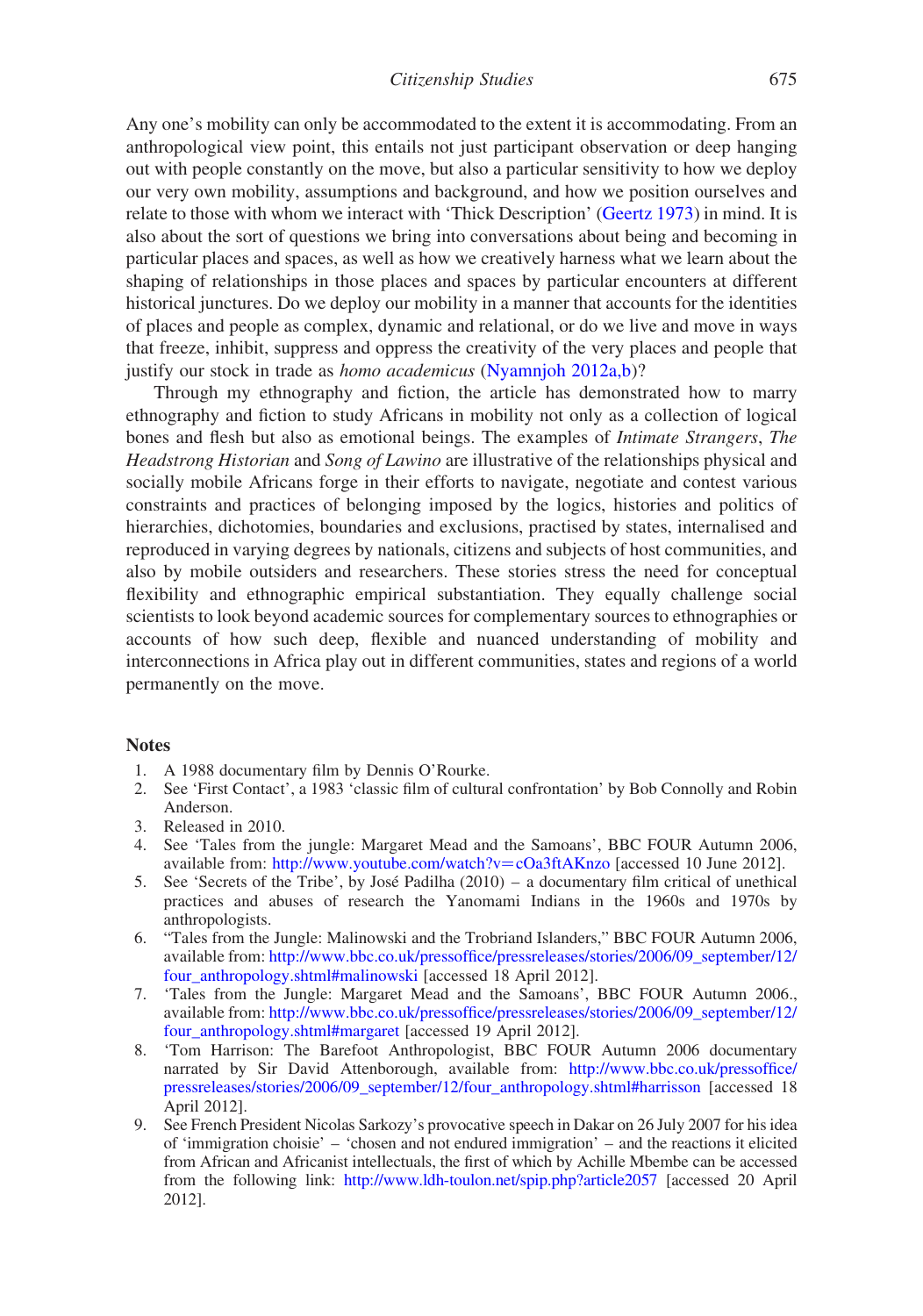#### 676 F.B. Nyamnjoh

- <span id="page-24-15"></span>10. See 'From brain drain to brain gain', in Education Today (the newsletter of UNESCO's Education Sector), No. 18, October 2006– January 2007, pp. 4– 7; see also 'Drain or gain? Poor countries can end up benefiting when their brightest citizens emigrate', in The Economist, available from: <http://www.economist.com/node/18741763> [accessed 17 July 2012].
- <span id="page-24-17"></span>11. See <http://www.sowetanlive.co.za/incoming/2012/03/28/of-refugee-and-migrant-premiers> [accessed 19 April 2012]; see also 'The Tweet that Caused a Storm', Sunday Independent, 25 March 2012, p. 18.
- <span id="page-24-18"></span>12. This is a commonly used term in South Africa and Botswana. In the Botswana context, the term makwerekwere is generally used in a derogatory manner to refer to African immigrants from countries suffering an economic downturn. Stereotypically, the more dark-skinned a local is, the more likely she/he is to pass for a makwerekwere, especially if s/he speaks Setswana. BaKalanga, who tend to be more dark-skinned, are also more at risk of being labelled makwerekwere. In general, the le-/ma- (sing./pl.) prefix in Setswana designates someone as foreign, different or from outside the community. It is not used just for ethnic groups but for any group or profession that seems to be a bit different from the average.
- <span id="page-24-20"></span>13. While entanglement suggests the possibility of disentanglement, manglement points to a more intricate process of osmotic interconnection in which disentanglements are not easy options.
- <span id="page-24-23"></span>14. See [http://www.commonwealthfoundation.com/LinkClick.aspx?fileticket](http://www.commonwealthfoundation.com/LinkClick.aspx?fileticket=CVtkREuw1Vk%3d&tabid=245)=CVtkREuw1Vk%  $3d\&tabid = 245$  [accessed 16 April 2012].

#### **References**

<span id="page-24-19"></span><span id="page-24-13"></span>Achebe, C., 1974 [1964]. Arrow of God. London: Heinemann.

- Adepoju, A., 2000. Issues and recent trends in international migration in Sub-Saharan Africa. International social science journal, 52 (165), 383– 394. doi: 10.1111/1468-2451.00267.
- Adepoju, A., 2002. Fostering free movement of persons in West Africa: achievements, constraints, and prospects for intraregional migration. International migration, 40 (2), 3 – 28.
- <span id="page-24-5"></span>Adesina, J., 2008. Archie Mafeje and the pursuit of endogeny: against alterity and extroversion. Africa development, 33 (4), 133– 152.
- <span id="page-24-22"></span><span id="page-24-7"></span>Adey, P., 2010. Mobility. London: Routledge.
- Adichie, A.N., 2009. The thing around your neck. London: Fourth Estate.
- Akokpari, J.K., 2000. Globalisation and migration in Africa. African sociological review, 4 (2),  $72 - 92.$
- <span id="page-24-11"></span>Alpes, M.J., 2011. Bushfalling: how young Cameroonians dare to migrate, Thesis (PhD), Department of Anthropology, University of Amsterdam.
- <span id="page-24-8"></span><span id="page-24-6"></span>Amadiume, I., 1997. Reinventing Africa: matriarchy, religion & culture. London: Zed.
- Amselle, J.L., 2002. Globalization and the future of anthropology. African affairs, 101 (403), 213– 229.
- <span id="page-24-2"></span>Appadurai, A., 2000. Grassroots, globalization and the research imagination. Public culture, 12 (1),  $1 - 19$ .
- <span id="page-24-14"></span>Baker, J., 2001. Migration as a positive response to opportunity and context: the case of Welo, Ethiopia. In: M. de Bruijn, R. van Dijk and D. Foeken, eds. Mobile Africa: changing patterns of movement in Africa and beyond. Leiden: Brill, 107-124.
- <span id="page-24-16"></span>Bakewell, O., 2007. The meaning and use of identity papers: handheld and heartfelt nationality in the borderlands of North-West Zambia, Working Paper 5. Oxford: International Migration Institute.

<span id="page-24-0"></span>Bakewell, O., 2008. In search of the diasporas within Africa. African diaspora,  $1(1-2)$ ,  $1-27$ .

- <span id="page-24-21"></span>Barber, K., 1997. Introduction. In: K. Barber, ed. Readings in African popular culture. Oxford: James Currey,  $1-12$ .
- <span id="page-24-12"></span>Bergson, A. and Ngnemzué, L., 2008. French policy on immigration and co-development in light of the Dakar speech. CODESRIA bulletin, 1&2. Dakar: CODESRIA, 62-67.
- <span id="page-24-9"></span><span id="page-24-3"></span>Blixen, K., 1999 [1937]. Out of Africa. London: Penguin.
- <span id="page-24-4"></span>Bourdieu, P., 1996. The state nobility. Cambridge: Polity.
- <span id="page-24-10"></span>Bourdieu, P., 2004. Science of science and reflexivity. Chicago, IL: University of Chicago Press.
- Calhoun, C., 2000. Pierre Bourdieu. In: George Ritzer, ed. Blackwell companion to the major social theorists. Cambridge, MA: Blackwell, 274– 309.
- <span id="page-24-1"></span>Castles, S., 2002. Migration and community formation under conditions of globalization. International Migration Review, 36 (4), 1143– 1168.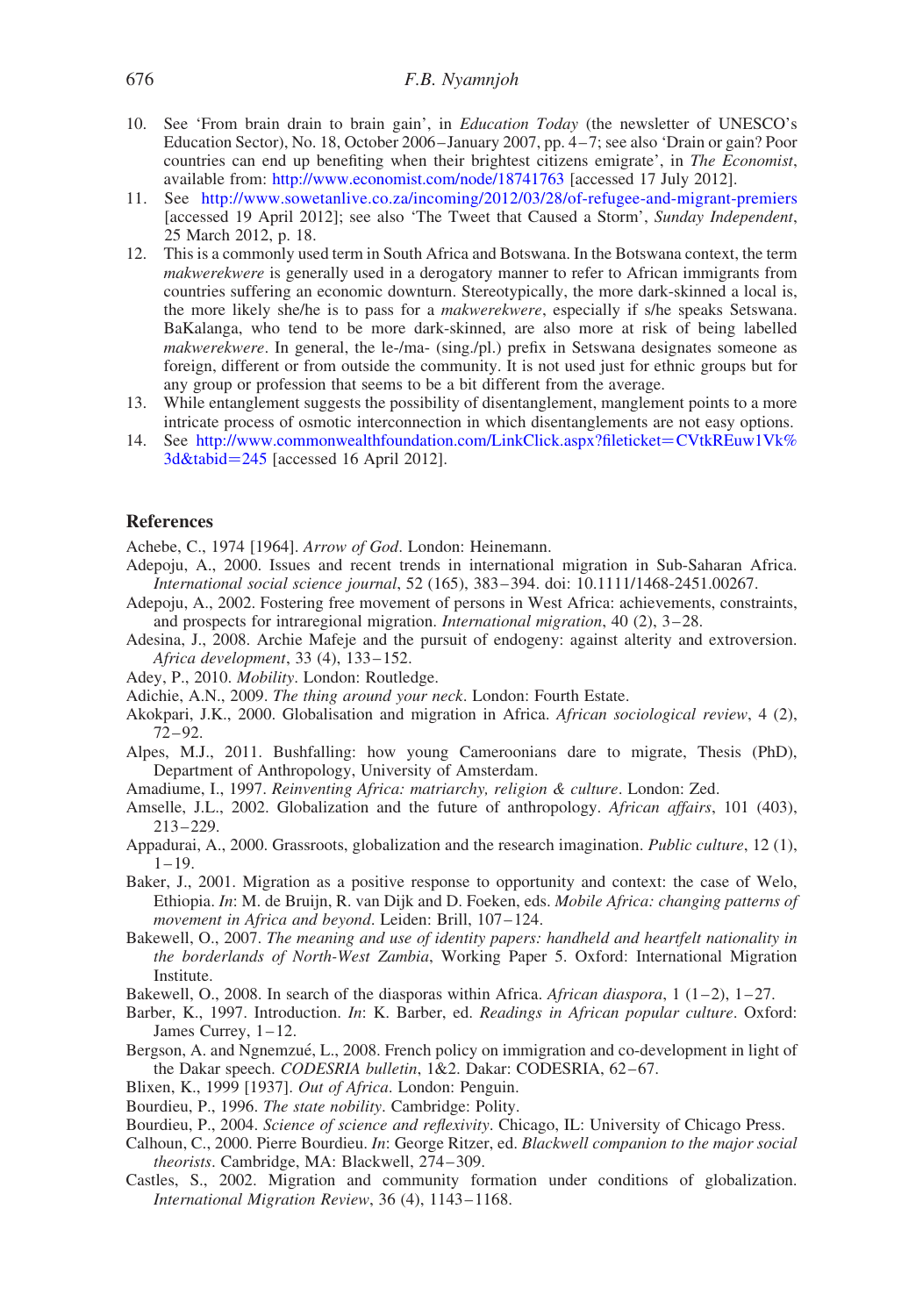- <span id="page-25-18"></span>Christie, P., 2012. Framing the field of affordances: space, place and social justice in education in South Africa. Paper presented at the International Seminar on Space, Place and Social Justice in Education, 13 July 2012. Manchester, UK: Manchester Metropolitan University.
- <span id="page-25-7"></span>Clifford, J., 1988. The predicament of culture: twentieth-century ethnography, literature, and art. Cambridge, MA: Harvard University Press.
- <span id="page-25-22"></span>Clifford, J., 2003. On the edges of anthropology (interviews). Chicago, IL: Prickly Paradigm.
- <span id="page-25-20"></span>Clifford, J. and Marcus, G.E., eds, 1986. Writing culture: the poetics and politics of ethnography. Berkeley: University of California Press.
- <span id="page-25-5"></span>Collins, P. and Gallinat, A., eds, 2010. The ethnographic self as resource: writing memory and experience into ethnography. New York: Berghahn Books.
- <span id="page-25-1"></span>Comaroff, J.L. and Comaroff, J., 2009. Ethnicity, Inc. Durban: University of KwaZulu Natal Press.
- <span id="page-25-19"></span>Connell, R., 2007. Southern theory: social science and the global dynamics of knowledge. Cambridge: Polity.
- <span id="page-25-0"></span>Cresswell, T., 2010. Towards a politics of mobility. Environment and planning D: society and space, 28 (1), 17 – 31.
- Davies, R., 2007. Reconceptualising the migration-development nexus: diasporas, globalisation and the politics of exclusion. Third world quarterly, 28 (1), 59–76.
- <span id="page-25-24"></span>de Bruijn, M., Nyamnjoh, F.B., Brinkman, I., eds, 2009. Mobile phones: the new talking drums of everyday Africa. Bamenda: Langaa/African Studies Centre.
- <span id="page-25-8"></span>de Bruijn, M., van Dijk, R. and Foeken, D., eds, 2001a. Mobile Africa: changing patterns of movement in Africa and beyond. Leiden: Brill.
- <span id="page-25-13"></span>de Bruijn, M., van Dijk, H. and van Dijk, R., 2001b. Cultures of travel: Fulbe Pastoralists in Central Mali and Pentacostalism in Ghana. In: M. de Bruijn, R. van Dijk and D. Foeken, eds. Mobile Africa: changing patterns of movement in Africa and beyond. Leiden: Brill, 63–88.
- <span id="page-25-4"></span>Depelchin, J., 2005. Silences in African history: between the syndromes of discovery and abolition. Dar Es Salaam: Mkuki Na Nyota.
- <span id="page-25-6"></span>Devisch, R. and Nyamnjoh, F.B., eds, 2011. The postcolonial turn: re-imagining anthropology and Africa. Bamenda: Langaa/African Studies Centre.
- <span id="page-25-23"></span>Dibango, M. (in collaboration with Danielle Rouard), 1994. Three kilos of coffee: an autobiography. Chicago, IL: University of Chicago Press.
- <span id="page-25-17"></span><span id="page-25-10"></span>Elliott, A. and Urry, J., 2010. Mobile lives. London: Routledge.
- Fauvelle-Aymar, C. and Segatti, A., 2011. People, space and politics: an exploration of factors explaining the 2008 anti-foreigner violence in South Africa. In: L.B. Landau, ed. Exorcising the demons within: xenophobia, violence and statecraft in contemporary South Africa. Johannesburg: Wits University Press, 56 – 88.
- <span id="page-25-12"></span><span id="page-25-3"></span>Ferguson, J., 2006. Global shadows: Africa in the neoliberal world order. Durham, NC: Duke University Press.
- Findley, S.E., 1989. Choosing between African and French destinations: the role of the family and community factors in migration from Senegal River Valley. Boston, MA: African Studies Centre/ Boston University.
- Fleischer, A., 2009. Making families among Cameroonian 'bush fallers' in Germany: marriage, migration and the law. Thesis (PhD), Department of Political and Social Science, Free University of Berlin.
- <span id="page-25-21"></span><span id="page-25-11"></span>Foe´, N., 2008. Negritude and postcolonialism: the Dakar Satire, or the ideological revenge of the West. CODESRIA bulletin, 1&2. Dakar: CODESRIA, 68-73.
- <span id="page-25-2"></span>Geertz, C., 1973. The interpretation of cultures. New York: Basic Books.
- <span id="page-25-15"></span>Geschiere, P., 2009. The perils of belonging: autochthony, citizenship, and exclusion in Africa and Europe. Chicago, IL: University of Chicago Press.
- <span id="page-25-9"></span>Geschiere, P. and Nyamnjoh, F.B., 2000. Capitalism and autochthony: the seesaw of mobility and belonging. Public culture,  $12$  (2),  $423-452$ .
- <span id="page-25-16"></span>Greenblatt, S., Zupanov, I., Meyer-Kalkus, R., Paul, H., Nyiri, P. and Pannewick, F., 2010. Cultural mobility: a manifesto. Cambridge: Cambridge University Press.
- <span id="page-25-14"></span>Gugler, J., 2002. The son of the hawk does not remain abroad: the urban-rural connection in Africa. African studies review,  $45$  (1),  $21-41$ .
- Gugler, J. and Geschiere, P., 1998. Introduction: urban-rural connection: changing issues of belonging and identification. Africa [Guest edited issue, The politics of primary patriotism], 68 (3), 309– 319.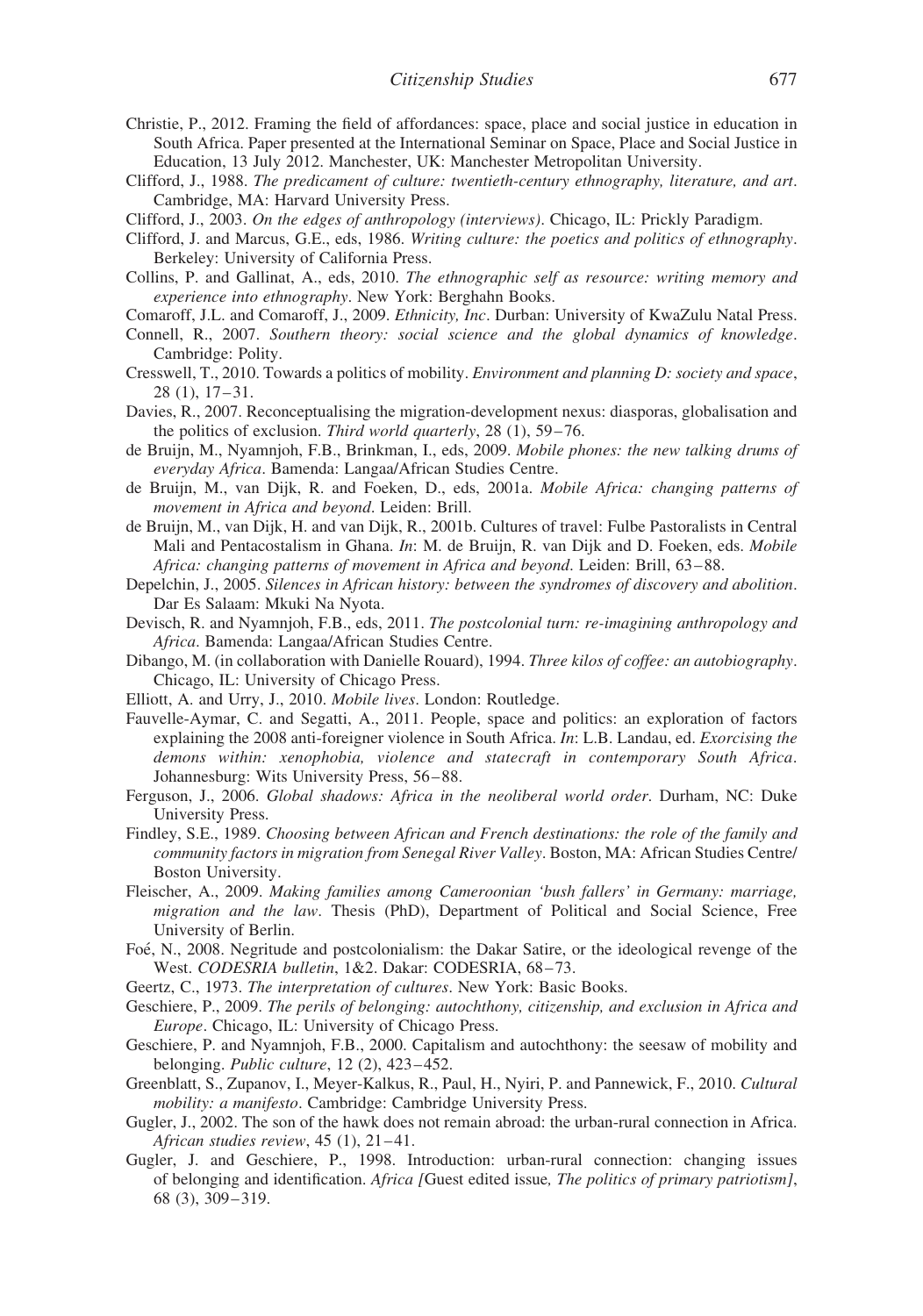- Gugler, J. and Ludwar-Ene, G., 1995. Gender and migration in Africa South of the Sahara. In: J. Baker and T.A. Aina, eds. The migration experience in Africa. Sweden: GOTAB, 257–268.
- <span id="page-26-1"></span>Gupta, A. and Ferguson, J., 1992. Beyond 'culture': space, identity, and the politics of difference. Cultural anthropology,  $7(1)$ ,  $6-23$ .
- <span id="page-26-2"></span>Gupta, A. and Ferguson, J., eds, 1997a. Culture, power, place: explorations in critical anthropology. Durham, NC: Duke University Press.
- <span id="page-26-7"></span>Gupta, A. and Ferguson, J., 1997b. Discipline and practice: 'the field' as site, method, and location in anthropology. In: A. Gupta and J. Ferguson, eds. Anthropological locations: boundaries and grounds of a field science. Berkeley: University of California Press, 1– 46.
- Hall, S. ed. 1997. Representation: culture representations and signifying practices. London: Sage.
- Hamilton, K.A., 1997. Europe, Africa, and international migration: an uncomfortable triangle of interests. Journal of ethnic and migration studies, 23 (4), 549–570.
- <span id="page-26-8"></span>Hannerz, U., 2010. Anthropology's world: life in a twenty-first century discipline (anthropology, culture and society). Cambridge: Pluto Press.
- <span id="page-26-12"></span>Harrison, F.V., 2011. Remapping anthropology's peripheral zones. In: P.J.M. Nas, H. Shiyuan and Z. Xiaomin, eds. *Keynotes in anthropology*. Beijing: Intellectual Property, 100–116.
- <span id="page-26-3"></span>Hobsbawm, E. and Ranger, T.O., eds, 1983. The invention of tradition. Cambridge: Cambridge University Press.
- <span id="page-26-22"></span><span id="page-26-4"></span>Jacobson, D., 1991. Reading ethnography. New York: SUNY.
- Keesing, R., 1994. Theories of culture revisited. In: R. Borofsky, ed. Assessing cultural anthropology. New York: McGraw Hill, 301-310.
- <span id="page-26-16"></span>Klaaren, J., 2011. Citizenship, xenophobic violence, and law's dark side. In: L.B. Landau, ed. Exorcising the demons within: xenophobia, violence and statecraft in contemporary South Africa. Johannesburg: Wits University Press, 135-149.
- <span id="page-26-0"></span>Kopytoff, I., 1987. The internal African frontier: the making of African political culture. In: I. Kopytoff, ed. The African frontier: the reproduction of traditional African Societies. Bloomington: Indiana University Press, 3–84.
- <span id="page-26-15"></span>Landau, L.B. ed. 2011a. Exorcising the demons within: xenophobia, violence and statecraft in contemporary South Africa. Johannesburg: Wits University Press.
- <span id="page-26-19"></span><span id="page-26-18"></span>Landau, L.B., 2011b. Introduction. In: L.B. Landau, ed. Exorcising the demons within: xenophobia, violence and statecraft in contemporary South Africa. Johannesburg: Wits University Press, 1–25.
- Landau, L.B., 2011c. Postscript: positive values and the politics of outsiderness. In: L.B. Landau, ed. Exorcising the demons within: xenophobia, violence and statecraft in contemporary South Africa. Johannesburg: Wits University Press, 226-236.
- <span id="page-26-9"></span>MacClancy, J. and Fuentes, A., 2011. Centralizing fieldwork. *In*: J. MacClancy and A. Fuentes, eds. Centralizing fieldwork: critical perspectives from primatology, biological and social anthropology. New York: Berghahn Books, 1-26.
- <span id="page-26-6"></span><span id="page-26-5"></span>MacGaffey, W., 1995. Kongo identity, 1483–1993. The South Atlantic quarterly, 94 (4), 1025–1037.
- <span id="page-26-11"></span>Mafeje, A., 1998. Anthropology and independent Africans: suicide or end of an era? African sociological review,  $2(1)$ ,  $1-43$ .
- <span id="page-26-13"></span>Magubane, Z., 2004. Bringing the empire home: race, class, and gender in Britain and Colonial South Africa. Chicago, IL: University of Chicago Press.
- <span id="page-26-10"></span>Magubane, Z., 2007. Brand the beloved country: African in American celebrity culture post 9/11. CODESRIA bulletin, 1&2, 4-8.
- <span id="page-26-17"></span>Malinowska, V., 1989 [1967]. A diary in the strict sense of the term: Bronislaw Malinowski. Stanford, CA: Stanford University Press.
- <span id="page-26-14"></span>Mamdani, M., 1996. Citizen and subject: contemporary Africa and the legacy of late colonialism. London: James Currey.
- <span id="page-26-23"></span>Mbembe, A., 2000. At the edge of the world: boundaries, territoriality, and sovereignty in Africa. Public culture, 12 (1), 259-284.
- <span id="page-26-21"></span>Mbembe, A., 2006. South Africa's second coming: the Nongqawuse syndrome. Open democracy [online], 15 June. Available from: http://www.opendemocracy.net/content/articles/PDF/3649. pdf [Accessed 11 February 2010].
- <span id="page-26-20"></span>Monson, T. and Arians, R., 2011. Media memory: a critical reconstruction of the May 2008 violence. In: L.B. Landau, ed. Exorcising the demons within: xenophobia, violence and statecraft in contemporary South Africa. Johannesburg: Wits University Press, 26–55.
- Mpe, P., 2001. Welcome to our Hillbrow. Pietermaritzburg: University of Natal.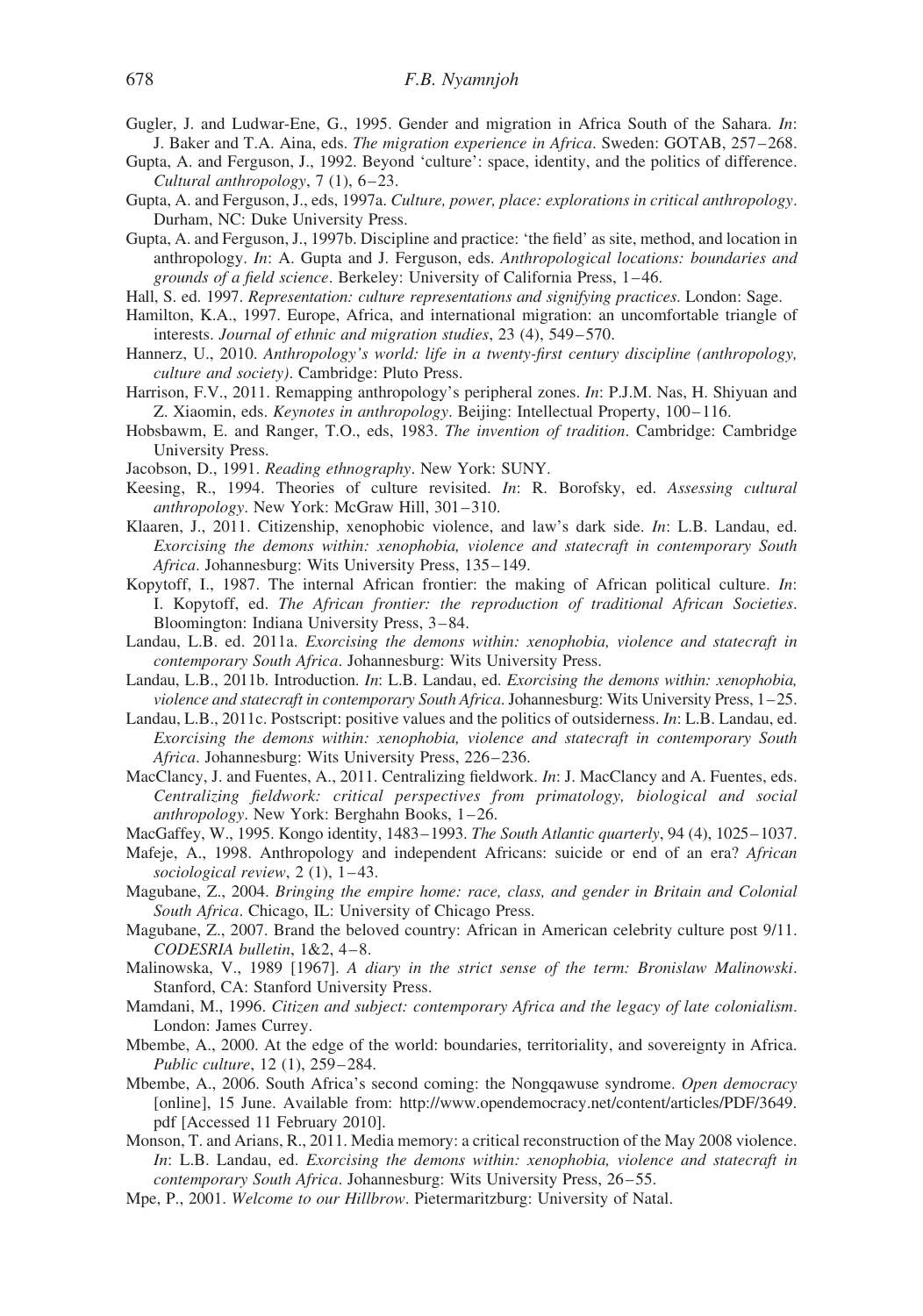- <span id="page-27-14"></span>Neocosmos, M., 2010. From 'foreign natives' to 'native foreigners': explaining xenophobia in postapartheid South Africa: citizenship and nationalism, identity and politics. Dakar: CODESRIA.
- <span id="page-27-16"></span>Nieftagodien, N., 2011. Xenophobia's local genesis: historical constructions of insiders and the politics of exclusion in Alexandra township. In: L.B. Landau, ed. Exorcising the demons within: xenophobia, violence and statecraft in contemporary South Africa. Johannesburg: Wits University Press, 109-134.
- <span id="page-27-10"></span>Nnaemeka, O., 2005. Bringing African women into the classroom: rethinking pedagogy and epistemology. In: O. Oyewumi, ed. African gender studies: a reader. New York: Palgrave Macmillan,  $51-65$ .
- <span id="page-27-9"></span>Ntarangwi, M., Mills, D. and Babiker, M., eds, 2006. African anthropologies: history, critique and practice. Dakar: CODESRIA.
- <span id="page-27-1"></span>Nyamnjoh, F.B., 2002. A child is one person's only in the womb': domestication, agency and subjectivity in the Cameroonian Grassfields. In: R. Werbner, ed. *Postcolonial subjectivities in* Africa. London: Zed Books, 111– 138.
- Nyamnjoh, F.B., 2005. Images of Nyongo amongst Bamenda grassfielders in whiteman Kontri. Citizenship studies,  $9(3)$ ,  $241-269$ .
- <span id="page-27-4"></span>Nyamnjoh, F.B., 2006. Insiders and outsiders: citizenship and xenophobia in contemporary Southern Africa. London: Zed/CODESRIA.
- <span id="page-27-19"></span>Nyamnjoh, F.B., 2009. Married but available. Bamenda: Langaa.
- <span id="page-27-0"></span>Nyamnjoh, F.B., 2010a. Intimate strangers. Bamenda: Langaa.
- <span id="page-27-18"></span>Nyamnjoh, F.B., 2010b. Racism, ethnicity and the media in Africa: reflections inspired by studies of xenophobia in Cameroon and South Africa. Africa spectrum, 45 (1), 57 – 94.
- <span id="page-27-2"></span>Nyamnjoh, F.B., 2011. Cameroonian bushfalling: negotiation of identity and belonging in fiction and ethnography. American ethnologist, 38 (4), 701-713.
- <span id="page-27-7"></span>Nyamnjoh, F.B., 2012a. Blinded by sight: divining the future of anthropology in Africa. Africa spectrum, 47 (2), 63-92.
- <span id="page-27-22"></span>Nyamnjoh, F.B., 2012b. Potted plants in greenhouses: a critical reflection on the resilience of colonial education in Africa. Journal of Asian and African studies, 47 (2), 129– 154.
- <span id="page-27-20"></span>Nyamnjoh, F.B. and Fokwang, J., 2005. Entertaining repression: music and politics in postcolonial Cameroon. African affairs, 104 (415), 251-274.
- <span id="page-27-17"></span>Ogunyemi, S., 2012. The claim for urban space and the problem of exclusion: the perception of outsiders' rights by communities affected by xenophobic violence in contemporary South Africa. Dissertation (MA), The African Centre for Migration & Society, Faculty of Humanities, University of the Witwatersrand, Johannesburg, South Africa.
- <span id="page-27-11"></span>Owen, N.J., 2011. 'On se Débrouille': Congolese migrants' search for survival and success in Muizenburg, Cape Town. Thesis [PhD], Department of Social Anthropology, Rhodes University, Grahamstown, South Africa.
- <span id="page-27-21"></span><span id="page-27-12"></span>p'Bitek, O., 1989 [1966]. Song of Lawino. Nairobi: East African Educational Publishers.
- Peberdy, S., 2009. Selecting immigrants: national identity and South Africa's immigration policies 1910– 2008. Johannesburg: Wits University Press.
- <span id="page-27-3"></span>Pelckmans, L., 2011. Travelling hierarchies: roads in and out of slave status in a Central Malian Fulbe network. Leiden: African Studies Centre.
- <span id="page-27-13"></span>Piot, C., 1999. Remotely global: village modernity in West Africa. Chicago, IL: University of Chicago Press.
- <span id="page-27-5"></span>Piot, C., 2010. Nostalgia for the future: West Africa after the Cold War. Chicago, IL: University of Chicago Press.
- Potts, D., 2010. Circular migration in Zimbabwe and contemporary sub-Saharan Africa. New York: Boydell and Brewer.
- <span id="page-27-23"></span>Powell, C., 2012. Me and my cell phone and other essays on technology in everyday life. Bamenda: Langaa.
- Ratha, D. and Shaw, W., 2007. South-South migration and remittances. World Bank Working Paper no. 102. Washington, DC: The World Bank.
- <span id="page-27-8"></span>Ribeiro, G.L. and Escobar, A., eds, 2006. World anthropologies: disciplinary transformations in systems of power. Oxford: Berg.
- <span id="page-27-6"></span>Sharp, J., 2008a. Mafeje and Langaa: the start of an intellectual's journey. Africa development, 33 (4), 153– 167.
- <span id="page-27-15"></span>Sharp, J., 2008b. 'Fortress SA': xenophobic violence in South Africa. Anthropology today, 24 (4),  $1 - 3$ .